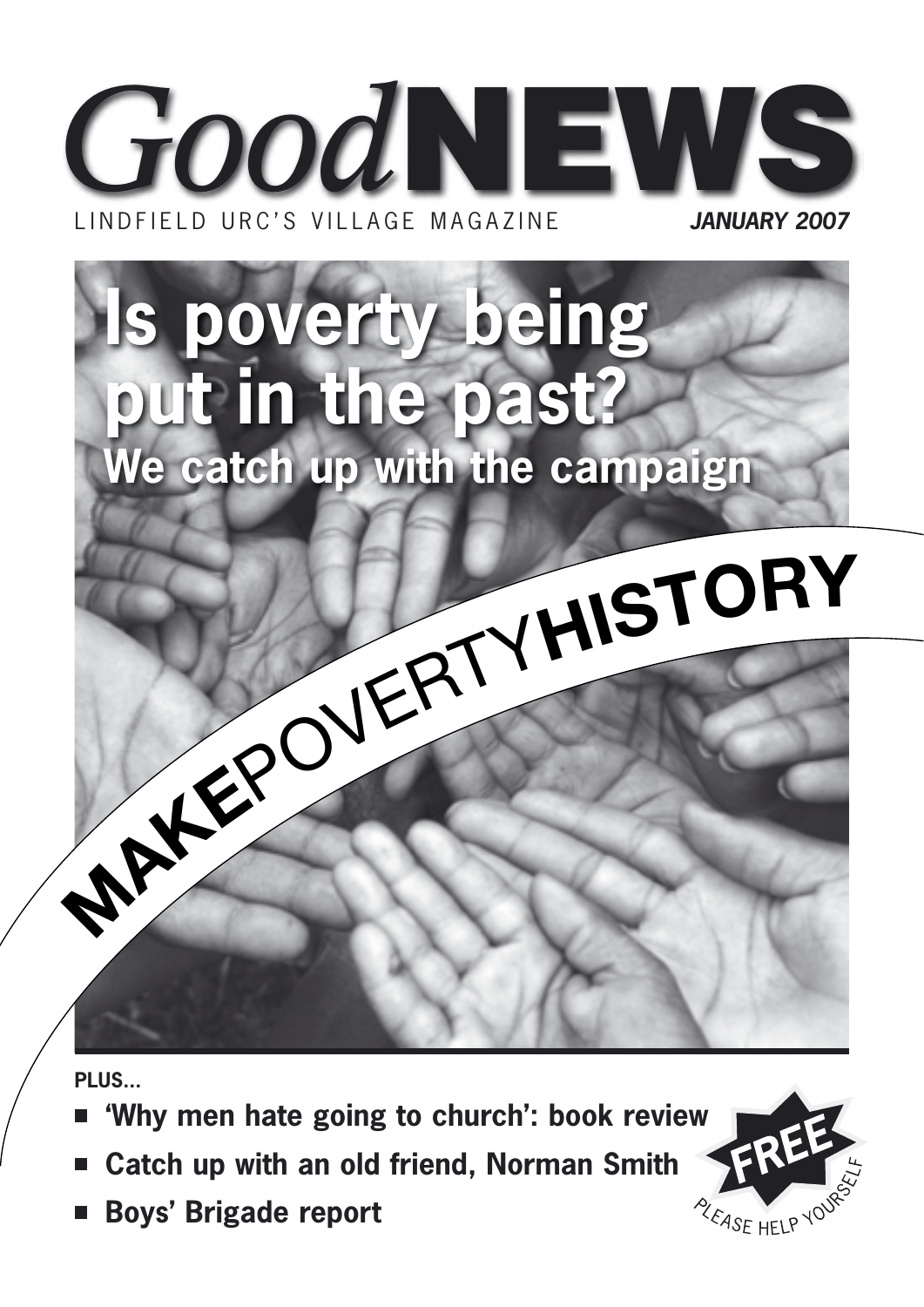A LOT OF PEOPLE ARE NOW GOING BACK TO CHURCH ONCE AGAIN



### THIS IS USUALLY BECAUSE THEY HAVE FORGOTTEN SOMETHING LIKE THEIR KEYS OR JACKET OR GLASSES

CartoonChurch.com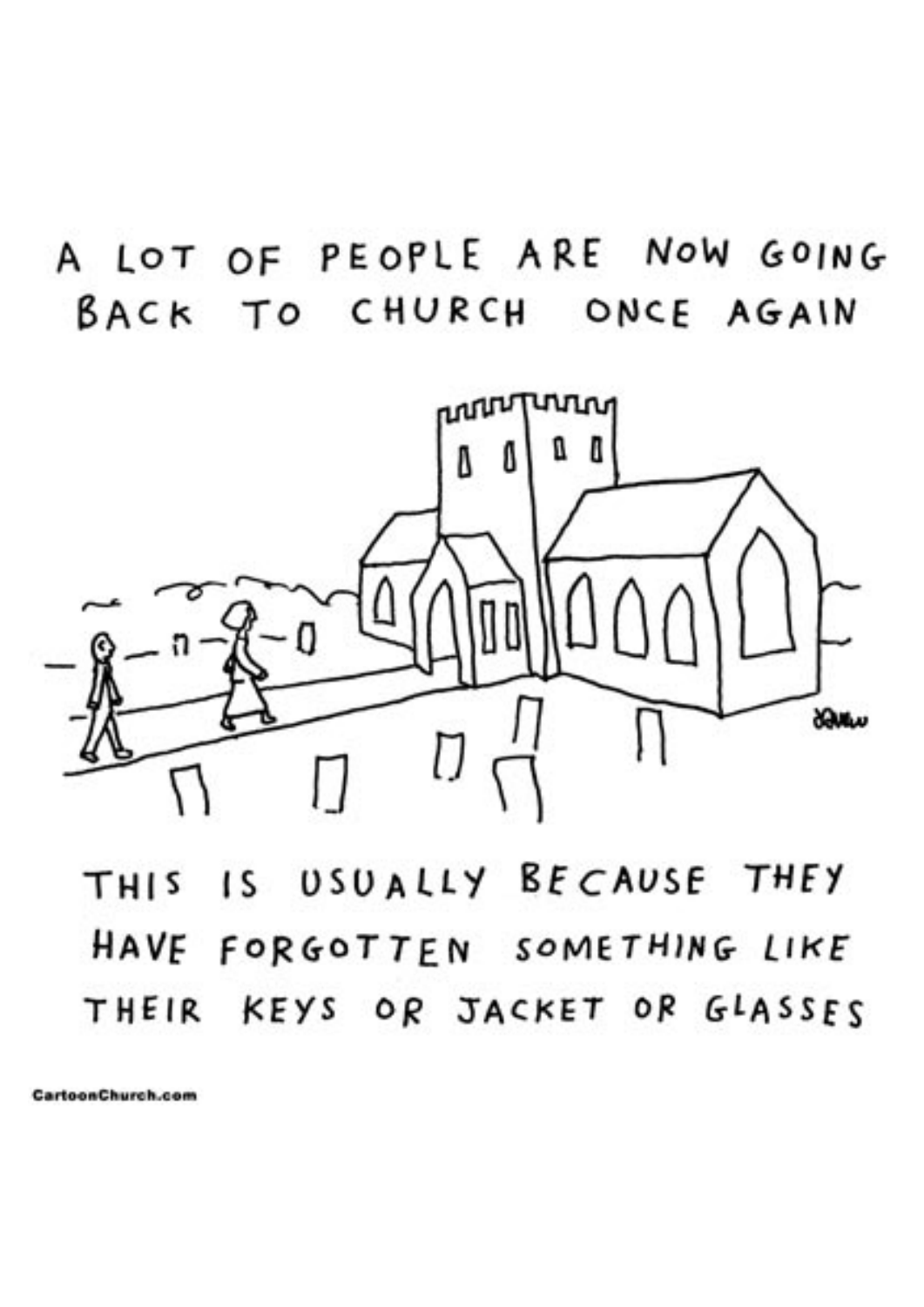

# Welcome to 2007

A New Year – a time for New Year Resolutions and new beginnings – so what will 2007 bring?

**As a church, it is a new term for our various organisations, with the challenges that will bring. Our exciting children's work with Powersource, Boys' Brigade and Zest will soon be underway again. There are other activities catering for toddlers with Stepping Stones, to the Fellowship for a more mature group. There is also opportunity for others to meet over a range of activities – you can find these in the back of the magazine. Informal fellowship is provided with Dinner for Six, Pop In, In Touch and fortnightly house groups.**

We have just remembered God's new beginning with the birth of His Son and we take that with us into the New Year - the God who makes all things new.

The search now begins for a new minister and I would encourage everybody to be in prayer regularly that God will lead us to the right person to move us on in His purposes.

I was asked recently to bring a reminder of our vision statement, which gives us clear direction as we seek to serve the Lord in the New Year. A house group was challenged to recite it – could you? It identifies what we are as a church...

### **Vision Statement**

Lindfield United Reformed Church, worshipping God, sharing the good news of Jesus, and seeing lives changed by His love.

We are committed to

- Encountering God through daily praise, prayer and bible reading
- Encouraging one another to discover God's plan for our lives
- Demonstrating God's love by meeting physical and spiritual needs, local and worldwide.

Have we made it our vision as we enter this new year? David Jones, secretary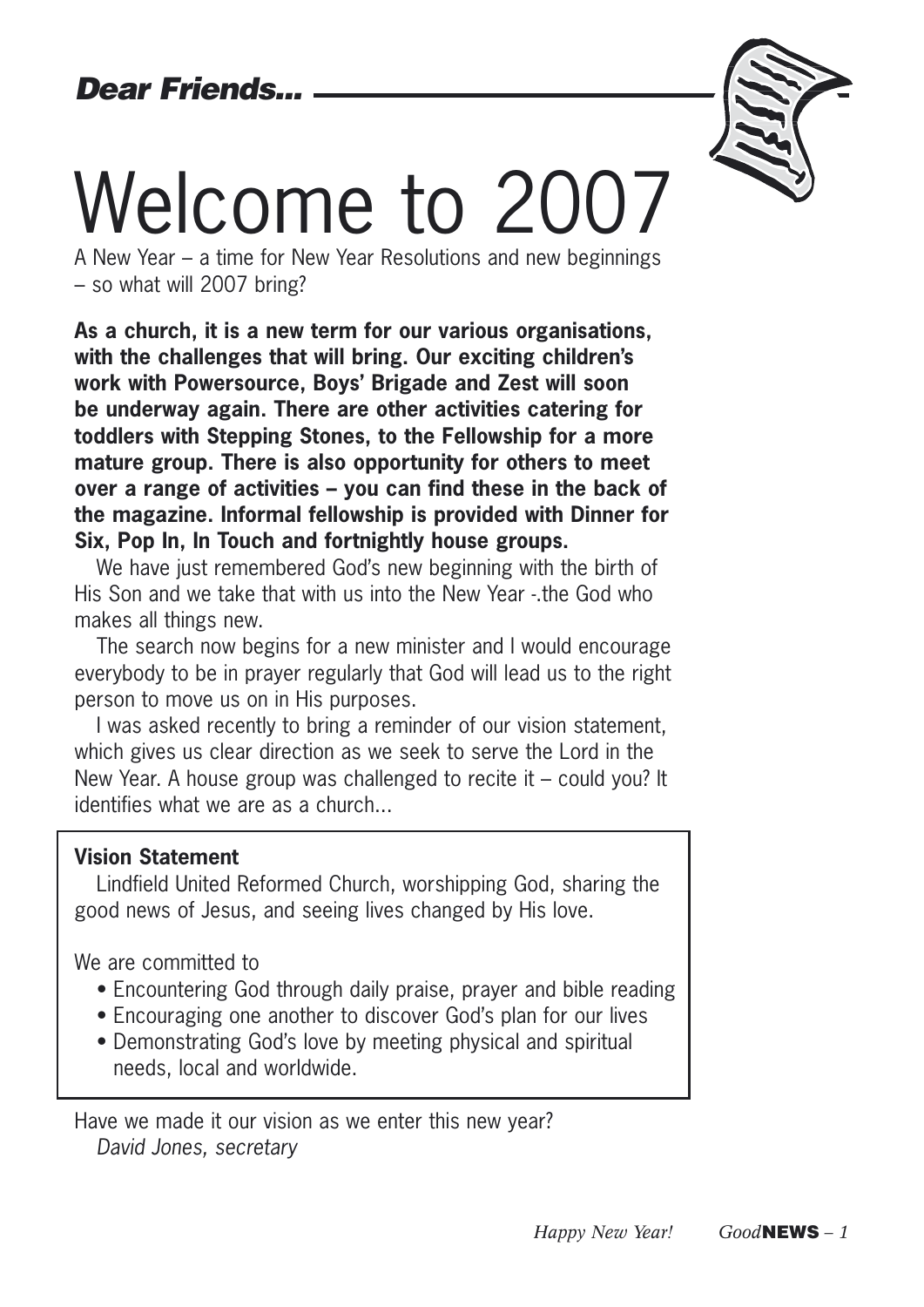### *Good*NEWS

This magazine is produced by: Lindfield United Reformed Church, 50 High Street, Lindfield, West Sussex RH16 2HL. © Lindfield URC 2007

**Editorial Team:** David Tingley (editor), Jonny Dew, Steven Farley, Jacqui Adams and Martin Hall. **Editorial Oversight / Proof-reading:** Hilary Shepherd **Printing:** Tom Burford & Sureprint Litho

### **Next copydate: Friday 12th January, 5pm.**

All contributions should be emailed to goodnews@lindfieldurc.org.uk, or hard copy placed in the 'GoodNEWS' pigeon hole at the rear of the church. Please ensure that you include your contact details, in case of query. You can contact David Tingley on 01444 451024.

### **Directory**



**Minister:** Vacant at present

### **Church Secretaries:**

Mrs Sue Waller 58 Queens Road, Haywards Heath, RH16 1EE Tel: 01444 455047 Email: susanwaller@lineone.net

Mr David Jones 13 William Allen Lane, Lindfield, RH16 2SA Tel: 01444 483037 Email: dlandfc13wal@talktalk.net

#### **Church Treasurer and Accountant:**  Mrs. Eileen Jacques, 23 Canton House, Great Heathmead,

Haywards Heath. RH16 1FD

A list of serving Elders can be found in Who's Who?

### **Editorial**

**I come to you this month with very exciting news! GoodNEWS is changing.** 

Many of you will know my personal situation – having a young family and still in the early days of starting my own business – I have decided to step aside, and hand over the skipper's responsibility for the GoodNEWS 'ship' to someone who can give it more attention.

I am really happy to annouce that Val Cookney will be taking my place on the editorial team with effect from the next magazine. I wish Val (and all the team) all the best as they continue to present this part of God's work here in Lindfield with passion and enthusiasm. I will look forward to reading it, and maybe even contributing to it from time to time  $-$  if they let me!

Many thanks for all your support, dear reader, over the past four or so years.

David Tingley, editor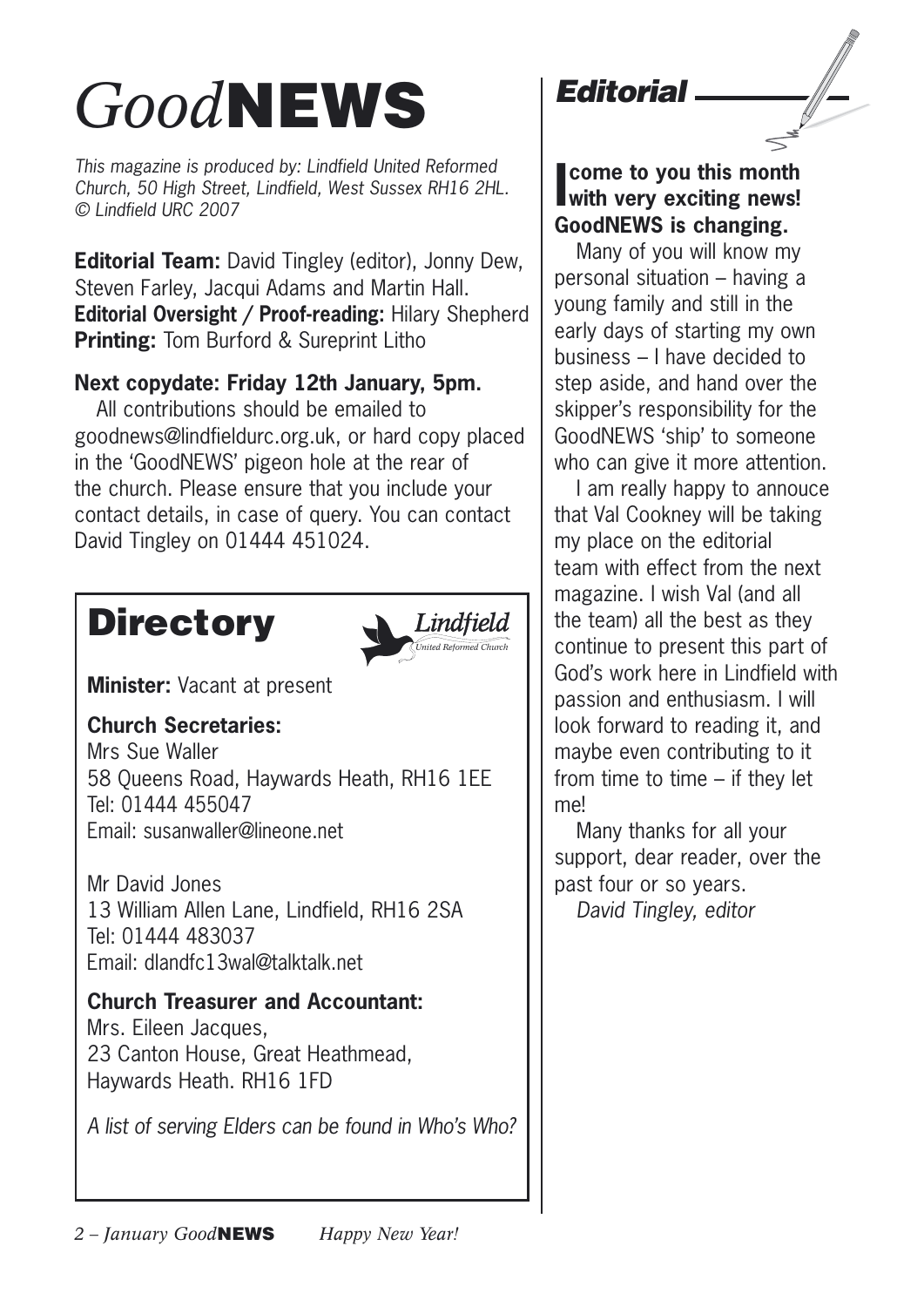| <b>Prayer Diary</b> |                                                                                                                                                                                     |
|---------------------|-------------------------------------------------------------------------------------------------------------------------------------------------------------------------------------|
| <b>SUN</b>          | Pray for our Sunday worship, that God's Holy Spirit may anoint and equip all those<br>who lead and preach. Remember those, too, who minister to us through music.                   |
| <b>MON</b>          | Please continue to uphold our Elders, that God will help, guide<br>and sustain them, and bless their Quiet Day on Sunday 28th.                                                      |
| TUE                 | Thank God for the Managers who look after the premises,<br>often working quietly behind the scenes.                                                                                 |
| WED                 | Pray for Zest, Zest Plus, Boys Brigade, Power Source, Stepping-Stones and Creche. Ask<br>that the staffing needs will be met, encouraging support given & the children well taught. |
| <b>THUR</b>         | Remember the House Groups – pray for the leaders – ask God<br>to teach & inspire us as we study His word together.                                                                  |
| FR                  | Uphold the various Groups within our Church: Pastoral, Finance, Missions, Prayer<br>Focus, The Fellowship, In Touch, Pop In, the Art Group and the Lunch Fellowships.               |
|                     | Please pray for the Mission Focus this month – 'Stop the Traffik'.                                                                                                                  |

### **Prayer FOCUS**

### **In addition to the above daily prayer reminders, please would you uphold in your prayers this month's other special prayer requests.**

As we begin this New Year, let us hold in prayer all those who are entrusted to spread the Gospel of our Lord Jesus Christ. Pray for local Ministers, Lay Preachers, Evangelists, those handing out tracts in our own village, that God will use their faithful endeavours to further His kingdom. Remember chaplains in the health service (particularly at this stressful time), in education, industry and in prisons, that they may bring spiritual comfort and guidance to people in need. (Also pray that financial pressures may curtail none of these ministries.) Thank God for folk in the arts and entertainment world who's passion it is to present the gospel through music, words and pictures. Pray for Christians in positions of influence in varying areas of public life, that they will have the courage to speak up for what they believe, and to make a stand for Christian morality in this time so devoid of these standards. Also remember those in many other areas of the world that are persecuted for preaching the gospel message. Ask that they will be given courage and fortitude whatever their circumstances.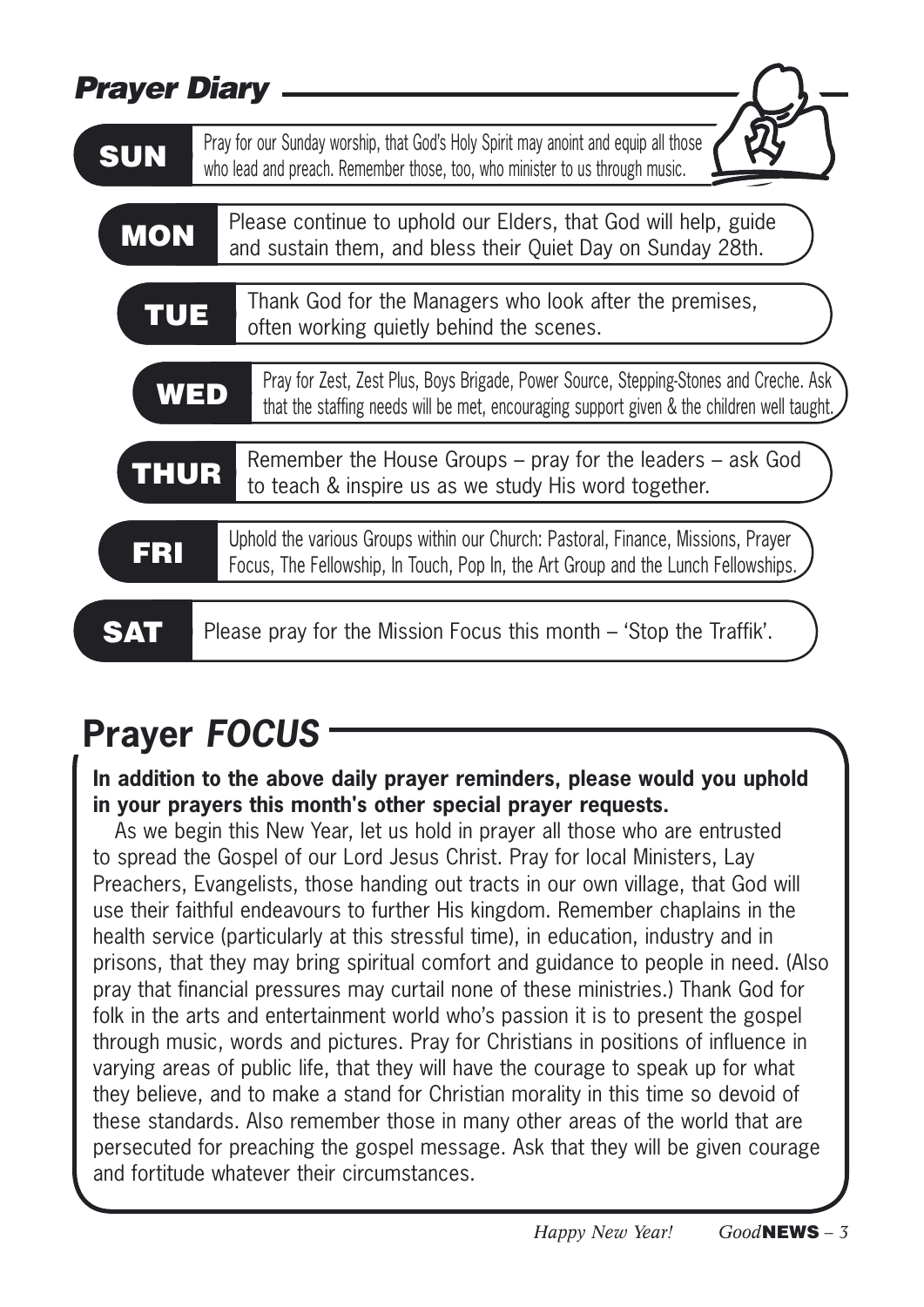# Make Poverty History: an update

**The 'Make Poverty History' campaign was launched in 2005 amidst rallying cries encouraging people to stand up against the problem of global poverty.** 

But 18 months down the line what is being done to fight the problem? Is poverty really being made history? Jonny Dew goes in search of answers…

#### **The Campaign**

The campaign got underway in January 2005 to coincide with the coming together of world leaders at the G8 summit in July later that year at Gleneagles in Scotland. The main goal was to put pressure on the leaders to take action as well as to increase public awareness of poverty. The project focused on five key areas: aid, debt, trade, HIV/AIDS and climate change.

The campaign was advertised in a number of different forms from encouraging people to show their support by wearing white wristbands to the 'Live 8' music concerts in London and around the world. These concerts will live long in the memories of many people, with the public and famous people alike uniting against the problem and urging the powers that be to change the lives of millions.

The campaign has continued into 2006 to highlight the fact that poverty is an ongoing problem. In October of this year there was a global attempt to set an official Guinness World record for the largest number of people ever to Stand Up Against Poverty in 24 hours. An attempt that took place in numerous locations throughout the world, it proved successful with 23,542,614 people standing up and pledging their support to the cause.

Also on 13 July, Scottish rock band 'Travis' stuck a giant post-it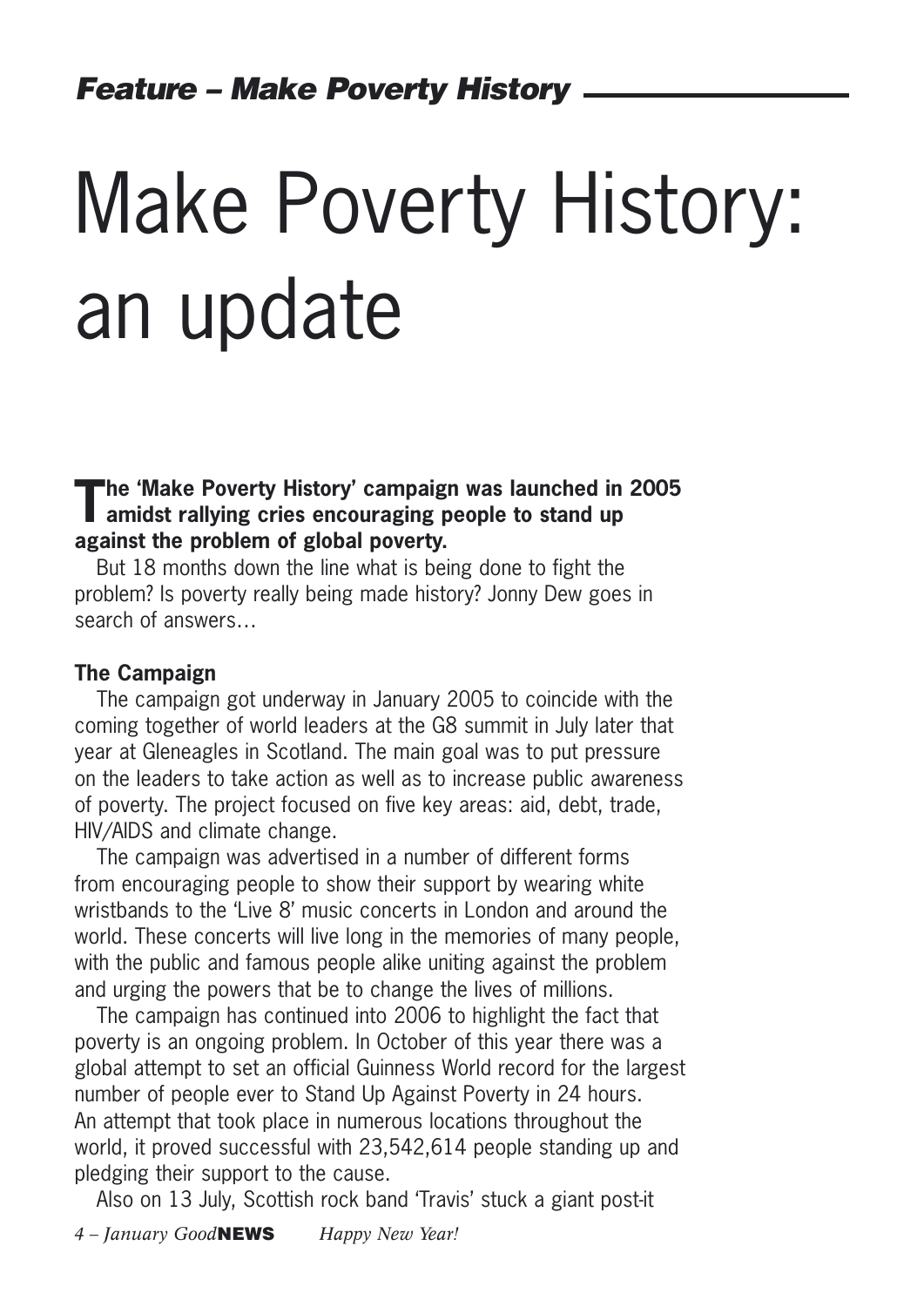

note to the front door of 10 Downing Street to remind the Prime Minister before he left for the G8 summit in St Petersburg that although some progress has been made, poverty is not yet history. It was the first time anything other than a Christmas wreath has been put on the front door of No.10. Similar actions were staged in Canada, France, Germany and the US.

### **What happened to the promises? Aid**

In terms of aid it was agreed that the amount would be increased by \$50 billion each year until 2010. Even though this was seen as a huge success experts said that it still falls well short of what is necessary to make a difference. Campaigners also called for better aid with fewer strings attached. In the past, aid has been used to push third world countries into making reforms such as trade liberalisation which would benefit the richer countries. Even though the British government has promised not to make these conditions with its aid donations there is still reluctance from other countries to do the same.

### **Debt**

Progress has clearly been made with cancelling third world debt. So far 19 countries have had their debts cancelled with others set to follow in the near future. However, large debts are still owed by those countries with the lowest income. These are the countries that need their debt cancelled more than any other. For example, servicing its US\$63 billion debt is the biggest single expenditure in the Philippines' national budget and the amount of debt still owed by all third world countries is a staggering \$2.3 trillion.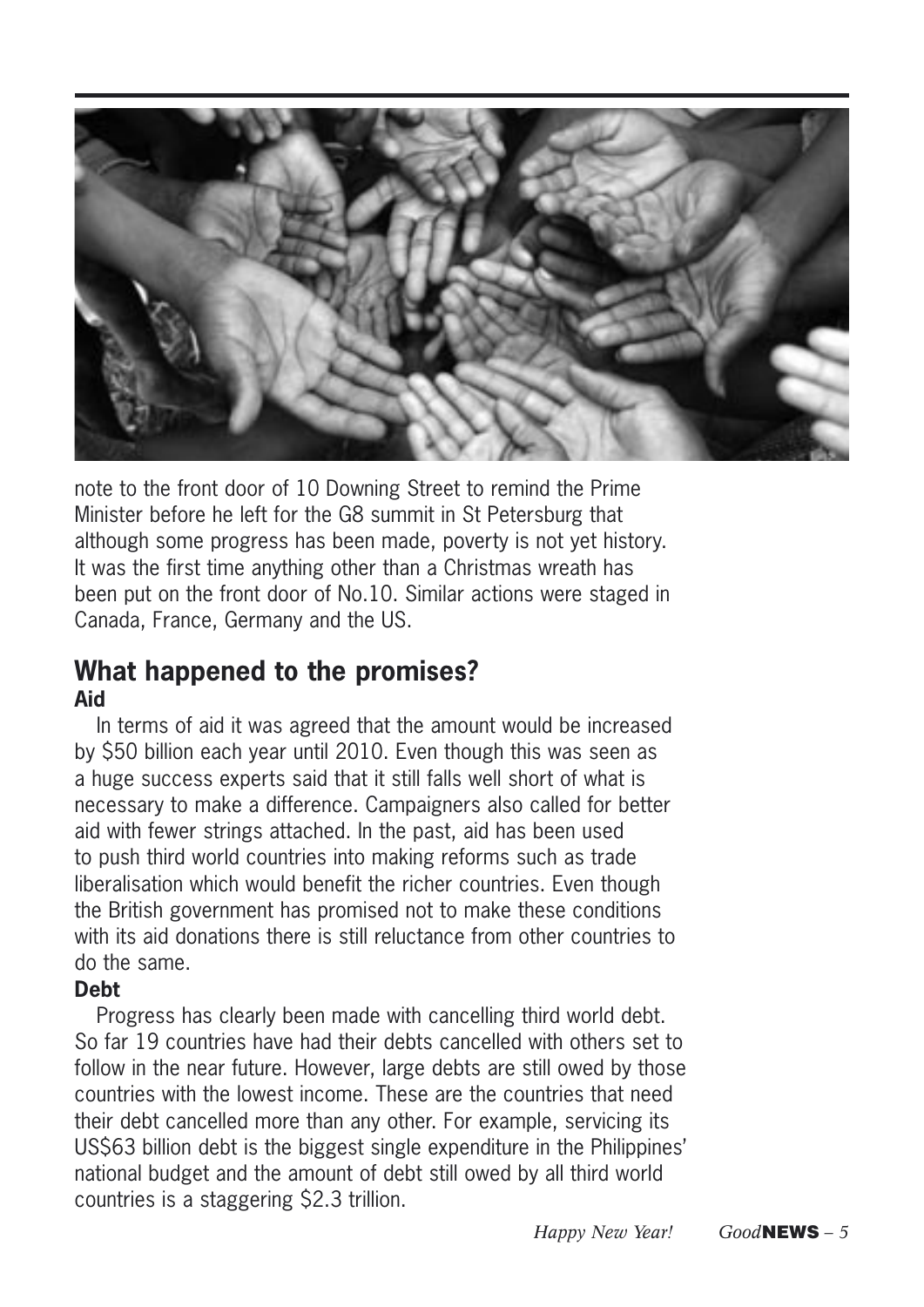#### **Trade**

Little was promised on trade at Gleneagles, with G8 leaders pushing talks on this issue to the World Trade Organisation summit in December. However, the few promises that were made at Gleneagles have not been kept. Least developed countries were promised that all their products would be given duty-free access to the trade market. This has since been decreased to 97%, and whilst this may not seem like a big change it means that key exports can be excluded. Campaigners also still argue that developing countries must be given easier access to rich countries' markets.

#### **HIV/AIDS**

At the G8 summit it was also pledged that access would be available to treatment for HIV/AIDS to all those that needed it (an estimated 10 million people) by 2010. At the time this pledge was seen as a major breakthrough due to the fact that currently only 20% of those that require treatment have access to it. However, whilst the UK has contributed its fair share to the cause other countries urgently need to contribute also. Experts also argue that more emphasis needs to be put on prevention of the disease. Few people in developing countries realise the dangers or how the disease can be contracted.

#### **Climate Change**

Even though all countries at the summit signed an agreement to "Act with resolve and urgency now" in regards to the problem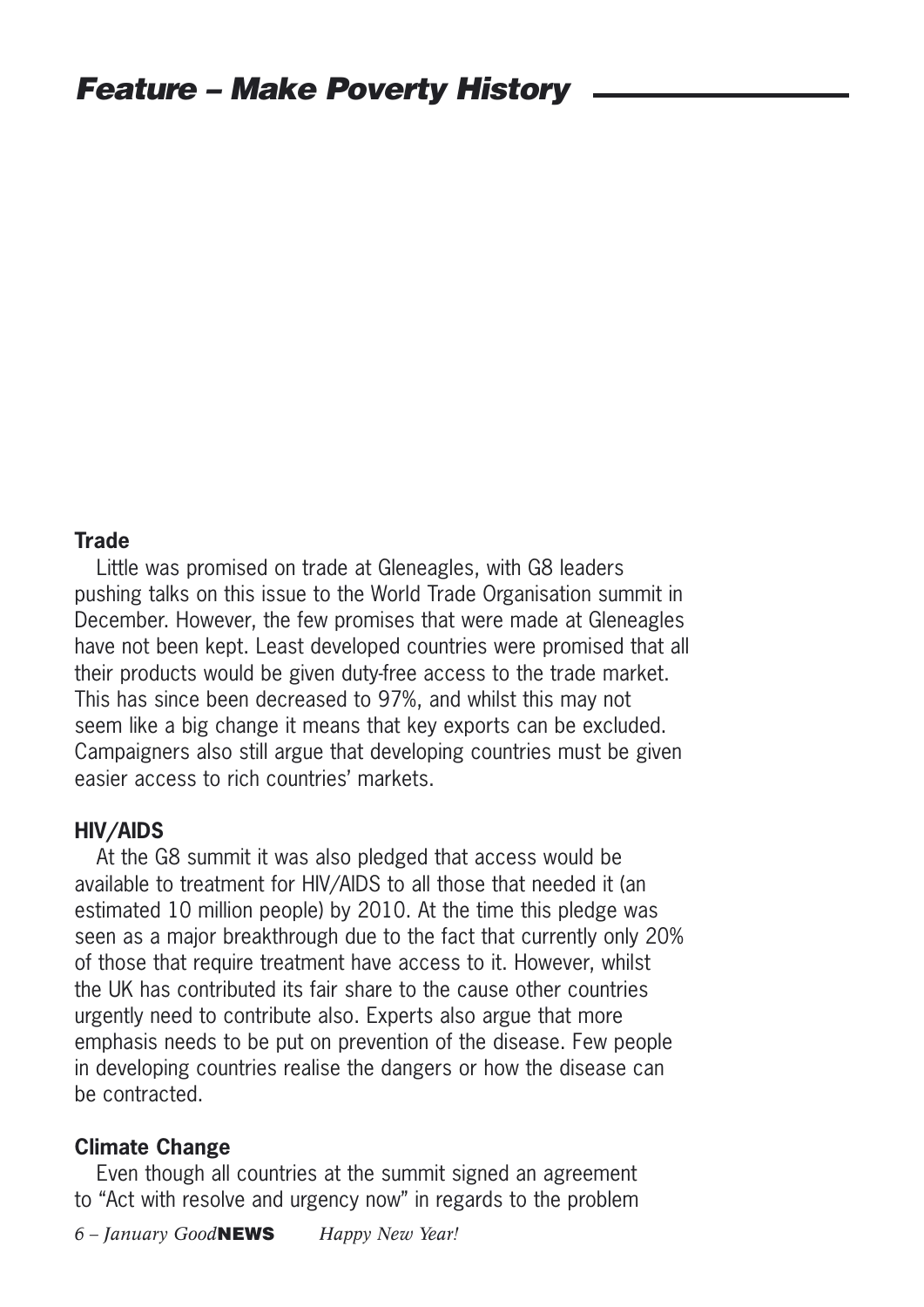

### **MAKEPOVERTYHISTORY**

of climate change, little has been done since then. Canada has abandoned its targets to reduce greenhouse emissions and other countries are unlikely to reach their targets. The problem of climate change is seen as a problem that needs all countries pulling in the same direction and 'Christian Aid' wants all G8 countries to set an annual 'Carbon Budget' to bring down carbon emissions.

Plans are underway to develop the project further with the recent announcement from 'Church Action on Poverty and Housing Justice' that a major initiative is planned for 2008 to make poverty history in the UK.

Jonny Dew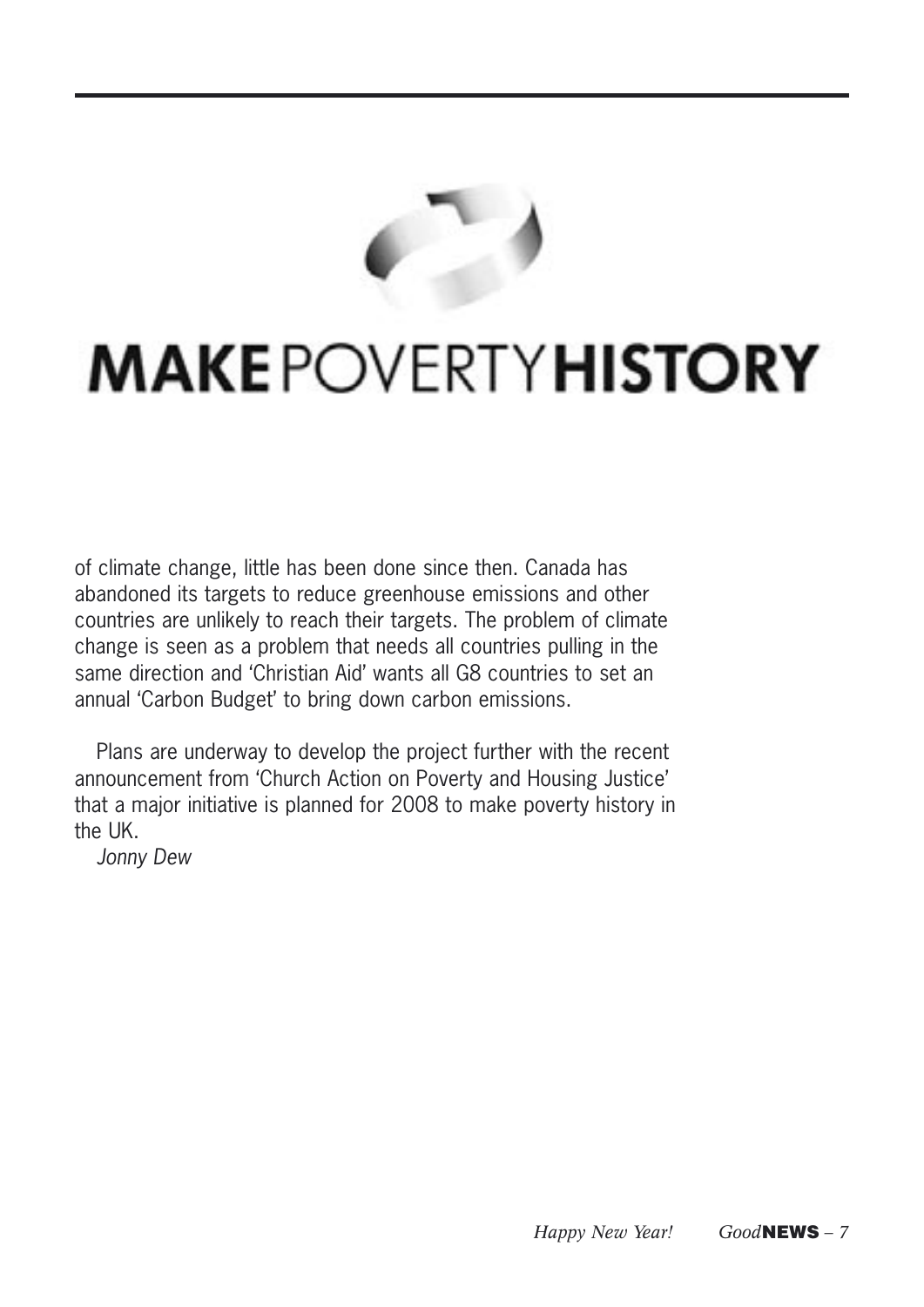### Family News

### **Thanks**

Barbara Shepherd would like to thank all the kind friends who have sent cards, brought flowers and meals and willingly done some 'odd jobs'.

I look forward to coming back after being housebound for so long.

### **In Touch**

welcomes all friends in the church to their annual New Year Dinner on Saturday January 13th at 7pm for 7.15pm. Free tickets available from Sue Waller. Donations please on the night to cover costs and the balance will be given to Worthing Churches Homeless Project.

**Congratulations** to Doris Bayley who celebrated her 100th Birthday on December 6th. Doris has been in Compton House for some time now, but before that she worshipped with us very regularly for many years.

### **Bereavement**

We extend our love and sympathy to our next door neighbour, Paul (Green grocer) and his Wife Mandy, following the death of their young Son, Harry.

Please remember these folk in your

prayers, any others who have lost loved ones in this past year and those going through difficult times at this season of **Christmas** 

### **The Art Group**

A small friendly group, that enjoy painting in watercolours. We meet every other Monday on the Church premises from  $10.00 - 12.00$  New members will be made very welcome. Our first meeting in 2007 is on the 9th January.

Doreen Fowler

### **The Fellowship**

We are having two meetings in January. The first is a coffee morning on Saturday 20th, between 10.30am and 12 noon. For this we will be joined by members of the painting group, who we hope will display some of their work. There will be a Bring and Buy Stall.

Our usual January meeting is on Wednesday 24th at 2.45pm when our speaker will be Barry Turnwell. The title of his talk is 'Barry's Little Red Book'. There will be the usual Bring and Buy Stall.

We look forward to welcoming you all to these meetings, when we can enjoy fellowship together.



**Bramble Hill, Balcombe, RH17 6HR.** 

**Contact: Mrs Leonie Wren (01444 811253)**

Our services are held weekly at 10.30am. Visitors are welcome to join us. Speakers for this month are as follows:-

| January | 7th  | <b>Graham Campling</b> |
|---------|------|------------------------|
| January | 14th | <b>Philip Wren</b>     |
| January | 21st | <b>Philip Wren</b>     |
| January | 28th | <b>Stuart Dew</b>      |
|         |      |                        |

*8 – January Good*NEWS *Happy New Year!*

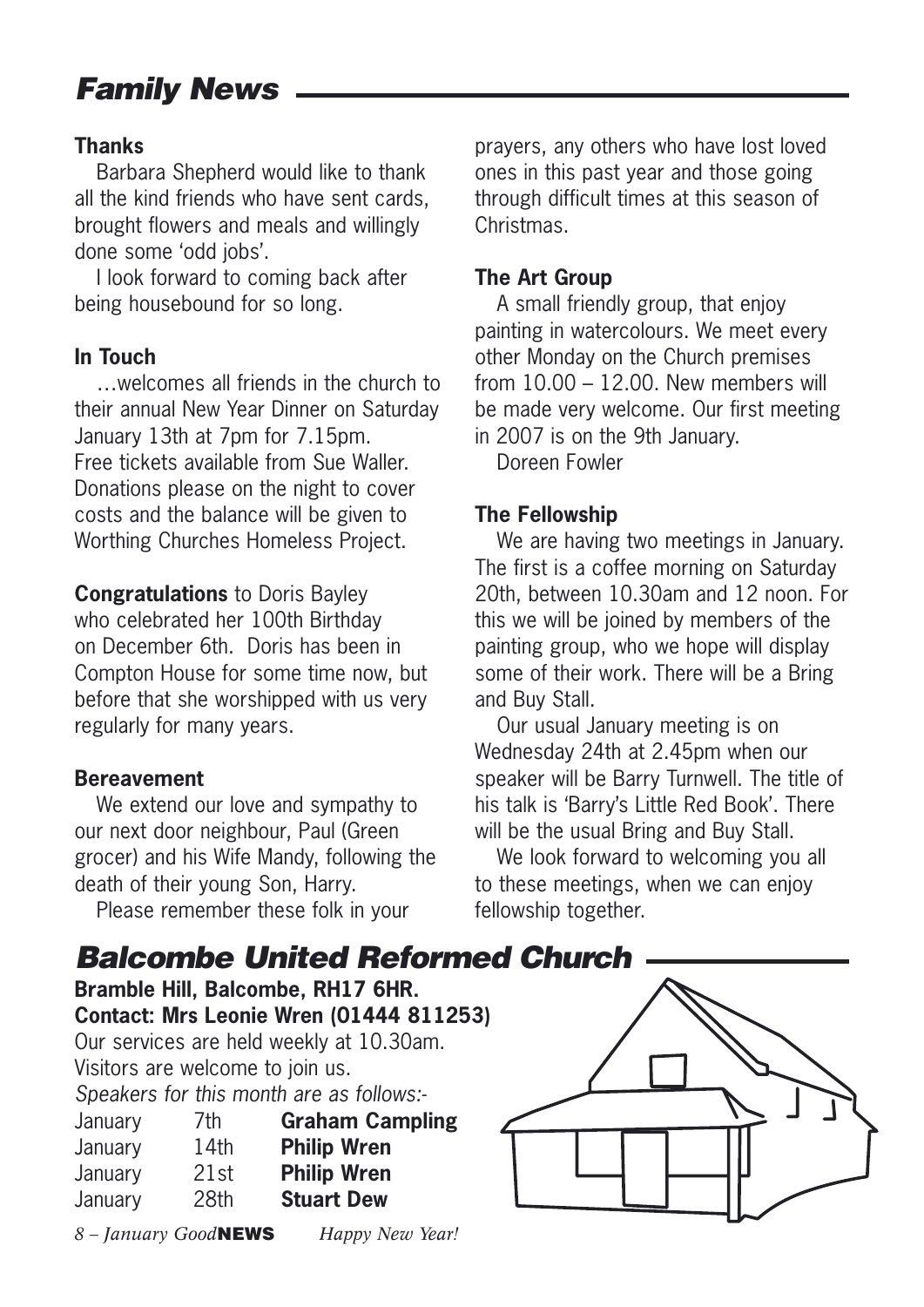### Christian video game uproar in USA

### **A new Christian video game has sparked calls for a boycott from groups who say it is "training for religious warfare".**

The game, Left Behind: Eternal Forces, is based on a wildly successful series of novels about the struggles on earth after true believers ascend to heaven.

Players can command the army of good - the Tribulation Force - against the anti-Christ's Global Community.

The game's makers reject criticism, saying their detractors "have a clear hatred of Biblical Christianity".

An alliance of liberal groups including the Christian Alliance for Progress, the Campaign to Defend the Constitution, and Talk2Action, have urged the giant retailer Wal-Mart, among others, to stop stocking the game, which was released last month.

"It's about religious warfare. The way to win is to convert or kill. You have both the Inquisition and the Crusades," says Frederick Clarkson of Talk2Action.

"Anybody who is not a follower of Jesus is the enemy," he claims.

Mr Clarkson is particularly concerned that the \$39.95 (£20) game - which is rated for teenagers due to violence - is being marketed through churches in United States.

Jeffrey S Frichner, a co-founder of Left Behind Games, utterly rejects that characterisation of his game.

None of the missions in the game has a "convert-or-die" objective, he insists. "It's the anti-Christ that desires you to convert or die, and you are defending yourself against that on the good side," he says. "You will absolutely lose each level and never win the game if you choose physical warfare as a means."

BBC News, Washington – 14 December 2006

### Local hedge 'in memory'

**The South of England Hedgelaying Society is planting a hedge in memory of David Marsden, a much respected Lindfield village postman, and the society's minute secretary.**

The planting will be on Saturday 20th January, at the south end of the bowling green car park, from 11am till 12.15pm.

At 2.30pm a short dedicatory service which the Rev James Clarke will lead, with a contribution from a society member.

The public will be most welcome to either event, but particularly the memorial service.

Details: John Blake 01444 482414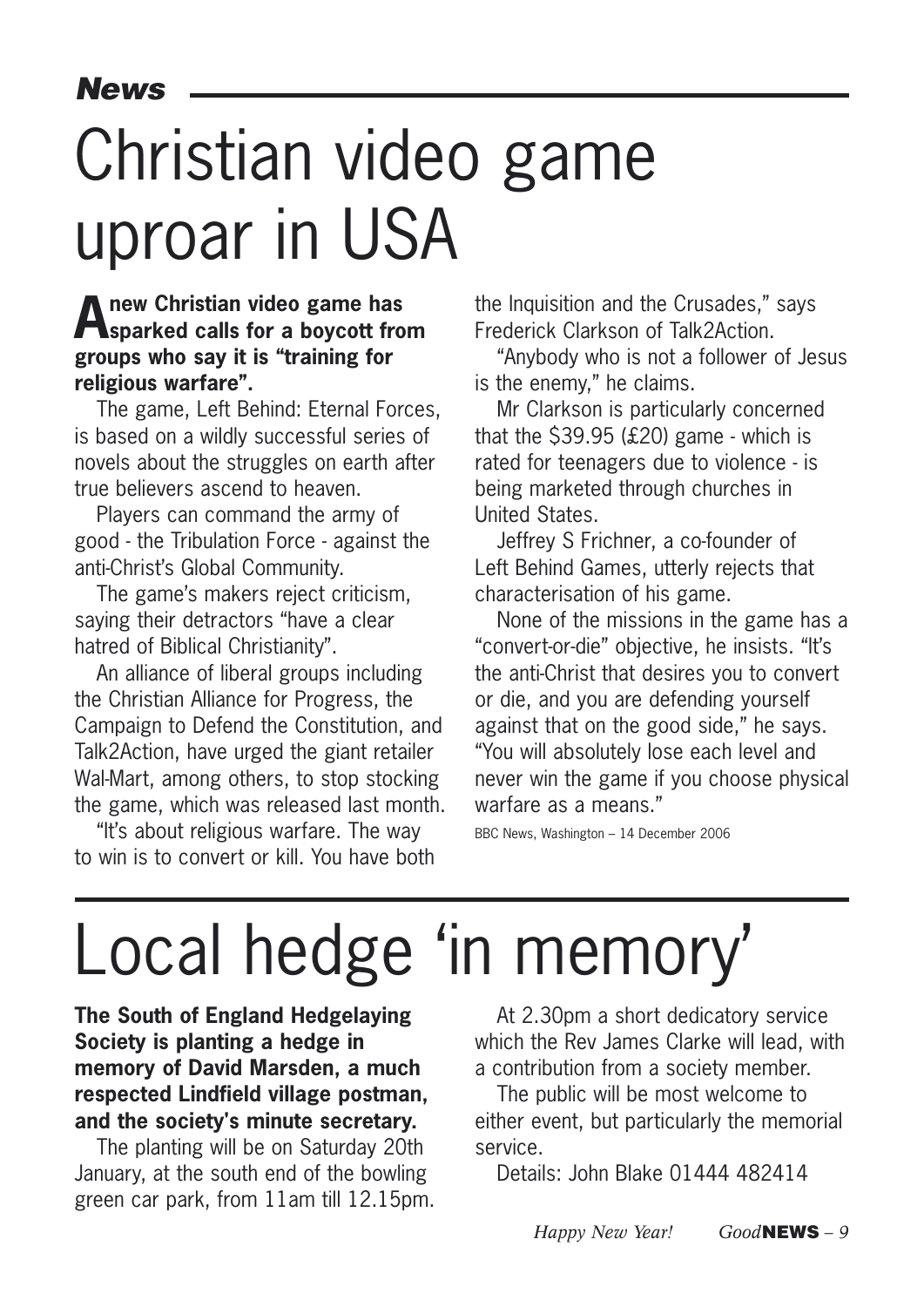### Faithworks Awards ceremony

**There are some amazingly innovative Christian projects up and down the country – meeting critical local needs, honouring God, and providing an opportunity for people to hear a little of His love. I recently attended the Faithworks Award Ceremony at the House of Commons where awards were presented, sponsored by Faithworks, Spring Harvest and Congregational Insurance. It was good to see prominent Christian Members of Parliament from all parties present, including Stephen Timms, Steve Webb and Alistair Burt.** 

One of the award winners was a Sussex project, the Beachy Head Chaplaincy Team. Volunteers from Eastbourne churches patrol the clifftop 365 nights a year, talking to people who might be contemplating suicide and offering follow-up counselling, advice on dealing with debt, and a safe house. The team are on call to Sussex Police 24 hours a day.

Churches were praised for working with the most marginalised people, being in the work for the long haul and doing things that others can't – or won't – do. Consistently the projects reported that people came back and asked questions about issues of faith, because someone had held out a helping hand at their time of need.

Below are just some of the other Christian projects which won awards, or were shortlisted.

Open Door Tyneside supports failed asylum seekers who are destitute in Newcastle.

Barnabas Workshops in Ilford equip people with the skills, training and confidence to succeed in a competitive job market, recognising that employment is a doorway out of deprivation. The project had been on the brink of folding, but a donor had come to the rescue on the very day of the award ceremony.

Shine Girl is a self esteem course for year seven and eight girls on an estate in Bournemouth.

Glamis Adventure Playground has turned decaying waste ground into a playground offering supervised activities for children aged eight to fifteen in Shadwell.

The Open Blue Trust covers critical gaps in services to isolated communities in Wiltshire. A re-furbished double decker bus is used for toddlers' clubs, residents' cafes and after-school clubs

One 25 Limited is the lead agency in Bristol, dealing with the multi-faceted problems of street prostitution.

St. Andrews Memory Club in Great Yarmouth address the particular needs of those suffering from Alzheimer's, dementia and amnesia by providing a social environment where the problem is accepted and normalised.

Stuart Dew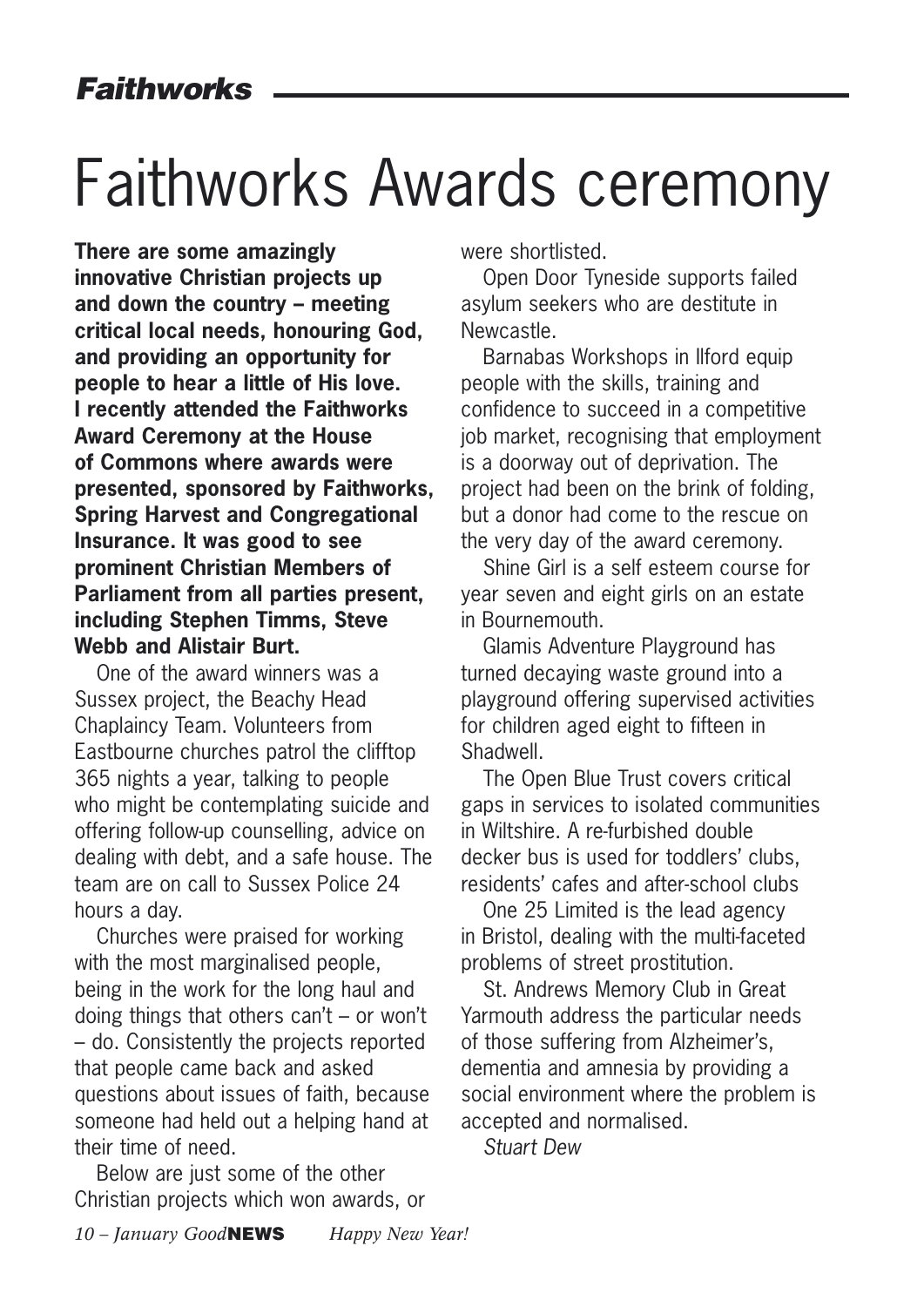# The value of uniforms

**As the public debate goes on about uniformed/nonuniformed youth organisations, 1st Lindfield Boys' Brigade Captain, Geoffrey Cocksedge, shares his personal views on the subject...**

I'd like to operate in reflective mode this month, at the risk of sounding a bit pompous and boring – sorry, I get in that mood sometimes!

"Young people lack discipline": a sweeping statement beloved of the popular press, but, sadly, there is only too much evidence that standards in general are too low. Are the young people themselves to blame? No! The collapse of adult authority in recent decades is the root cause, together with the low quality of much of family life, and until there is a cultural sea change, there is not a lot we can do about the lack of discipline among the kids. We simply have to do the best we can. Searching for antidotes, people in the corridors of power have been extolling the virtues of uniformed organisations, with their structured programmes, and emphasis on discipline and smartness. However, the organisations they have in mind are the pre-service cadets, and

some of the biggest beasts in the political arena are now making noises about pouring significant sums of taxpayers money (i.e. yours and mine) into starting cadet units in all (yes, all!) secondary schools. Now far be it for me to disparage the cadets, but what an own goal it would be if the churches disbanded, or simply failed to support, their own uniformed organisations, when they provide a Christian version of the same thing?

Because we live in an age where freedom (or is it really licence?) is preferred to discipline, the uniformed organisations are not going to attract the large memberships that they had in a previous generation. We know that, and have settled down to live with that, but it is a simple fact that they are doing a fine job, and are often creating an admirable esprit de corps among the young people they do recruit. It is to be hoped, therefore, that church folk

*Happy New Year! Good*NEWS *– 11*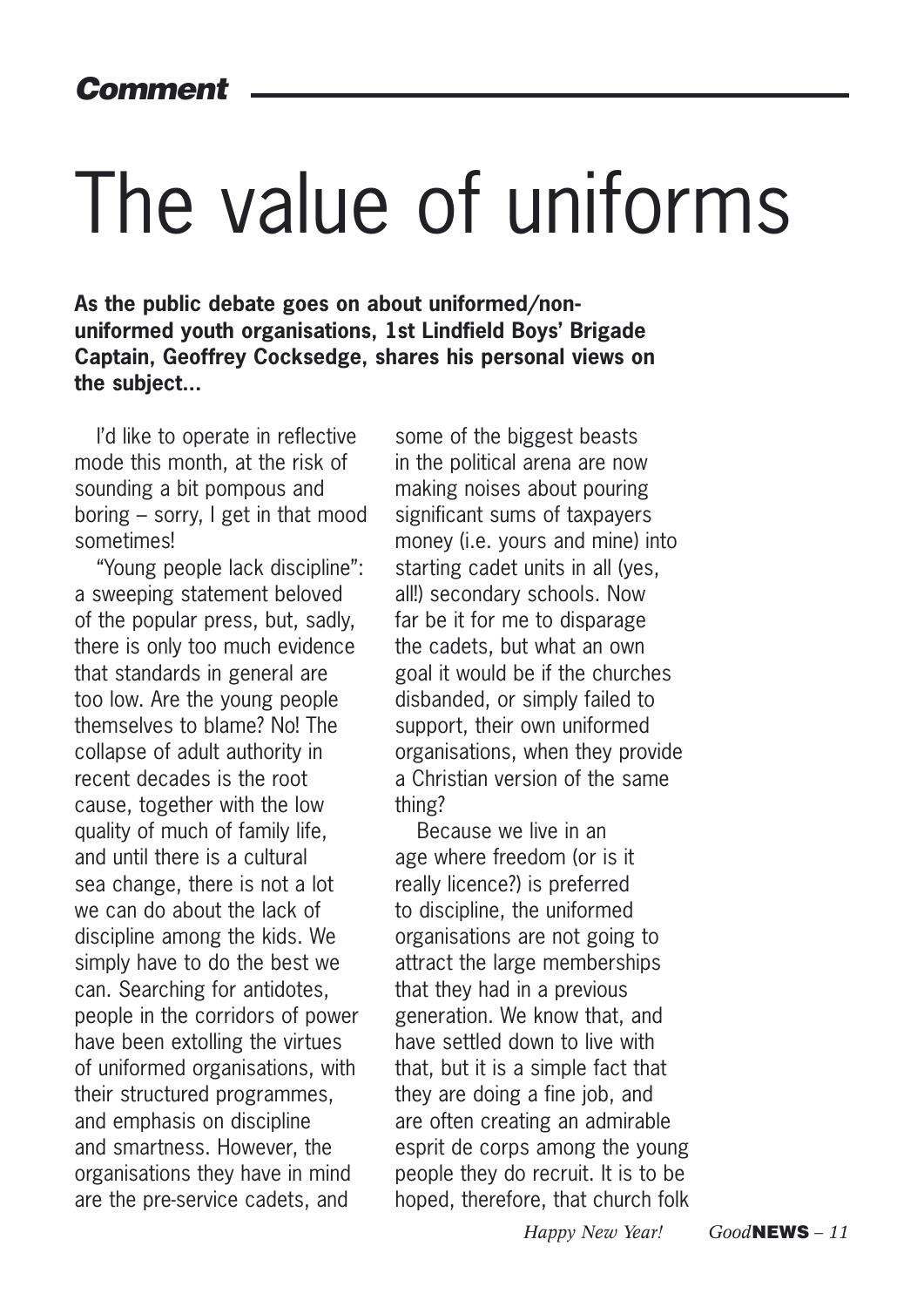| 6th<br>Saturday<br>$\overline{7}$ th | $8.45 -$<br>9.30am          | Sat. Morning Prayer<br>Meeting at URC                                                                            | $21$ st $\overline{\phantom{a}}$<br>Sunday |                                   | 9.30am<br>6.30pm                                                             | Jeremy Heath<br><b>Fair Trade Stall between services</b><br>11.00am Jeremy Heath<br>David Jones |
|--------------------------------------|-----------------------------|------------------------------------------------------------------------------------------------------------------|--------------------------------------------|-----------------------------------|------------------------------------------------------------------------------|-------------------------------------------------------------------------------------------------|
| Sunday                               | 9.30am<br>11.00am<br>6.30pm | Communion<br>Ron Goodenough<br>Ron Goodenough<br>Mike Gardiner                                                   | 27th<br>Saturday                           |                                   | $8.45 -$<br>9.30am                                                           | Sat. Morning Prayer<br>Meeting at URC                                                           |
| 10th                                 |                             | Wednesday 12.30pm Lunch Fellowship                                                                               | 28th<br>Sunday                             |                                   | 9.30am                                                                       | Mike Gardiner<br>11.00am Communion                                                              |
| 11th<br>Thursday                     | 8.00pm                      | <b>Church Meting</b>                                                                                             |                                            |                                   | 6.30pm                                                                       | – Mike Gardiner<br>Ron Goodenough                                                               |
| 12th<br>Friday                       |                             | 12.30pm Lunch Fellowship                                                                                         |                                            |                                   |                                                                              |                                                                                                 |
| 13th<br>Saturday                     | $8.45 -$<br>9.30am<br>7.00  | Sat. Morning Prayer<br>Meeting at URC<br>In Touch Dinner                                                         |                                            | <b>Arranging</b>                  | <b>Flower Rota</b>                                                           | <b>Distributing</b>                                                                             |
| .4th<br>Sunday                       | 9.30am<br>11.00am<br>6.30pm | David Helyar -<br>Moderator<br>David Helyar<br>Communion<br>Robert Busby<br>(Haywards Heath<br>and Burgess Hill) | 7<br>14<br>21<br>28<br>4                   | <b>January</b><br><b>February</b> | Gladys Porter<br>Anne Blake<br>Mies Campling<br>Mary Comber<br>Chris Caswell | Heather Swann<br>Fiona Tingley<br>Sue Tester<br>Dorothy Forster<br>Jacqueline Wood              |
| 20th<br>Saturday                     | $8.45 -$<br>9.30am          | Sat. Morning Prayer<br>Meeting at URC<br>Fellowship Coffee                                                       | 11<br>18<br>25                             |                                   | Vera Dorton<br>Jessie Green<br>Dorothy Forster                               | Barbara Shepherd<br>Iris Bingham<br>Heather Swann                                               |
|                                      |                             | Morning                                                                                                          |                                            | <b>OTHER</b>                      |                                                                              | <b>LOCAL EVENTS</b><br><b>LISTED ON BACK COVER</b>                                              |

January church diary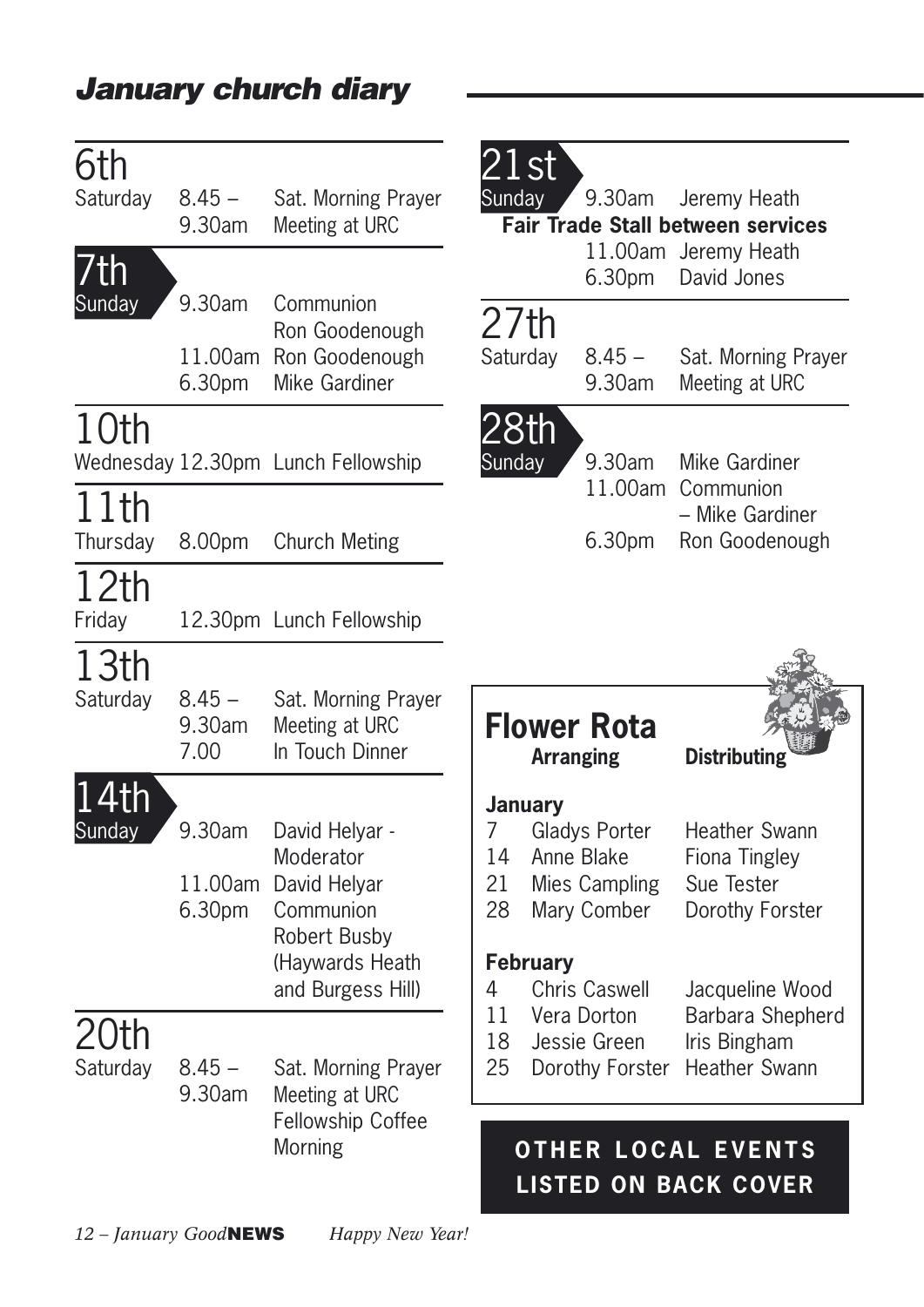### Sunday services explained...

The **9.30am service** is an opportunity for all age groups to join in a relaxed informal time. There is a crèche, and after about 20 minutes children and young people up to age 14 go out to their own groups on most Sundays.

**Coffee** is normally served between the morning services and after the evening one.

The **11.00am service** is usually more set and formal.

### At **6.30pm** it is sometimes a

celebration, sometimes a quieter ministry time and sometimes an open communion service or something quite different!

**Personal prayer** is available after every service. Prayer requests and brief statements of praise for answered prayer can be put in the red book on the concourse table. We can also offer personal prayer ministry at home or in hospital.

### We **do not take up an offering**

during the services, but all those wishing to give are invited to place a gift in one of the bowls at the doors before or after the service. Thank you.

Cassette **recordings of services** can be borrowed free from the church.

### **The value of uniforms**

continued from page 11

will not be deterred by antipathy to "military" styles, or scepticism about the attraction of uniforms, from continuing to support the dedicated Christian individuals who try so hard to reach young people through them.

As for girls! The question of admitting them to BB membership has been debated until the cows come home, but the Brigade movement as a whole has not wanted to move in that direction. Being a soft- hearted person, part of me would like to say 'yes', since I love young people of both genders, but the head must rule the heart, and the answer in the end has to be 'no'. Our staff here at Lindfield feel the BB is too Boyorientated to be of any use to girls; in any case, we think positive about Boys' work, and believe that an organisation for them is a good and excellent thing in itself for which apology is not needed. Personally, I remain a convinced supporter of single sex education, and a sceptic about the co-educational variety. But this philosophical debate is ongoing.

Geoffrey Cocksedge, BB Captain

PS: despite what I have said above, the biggest youth organisation in this country, by far, is a uniformed one, the Girl Guides, while the BB has one of the best track records of any youth organisation for the percentage of Boys remaining in membership through their teens.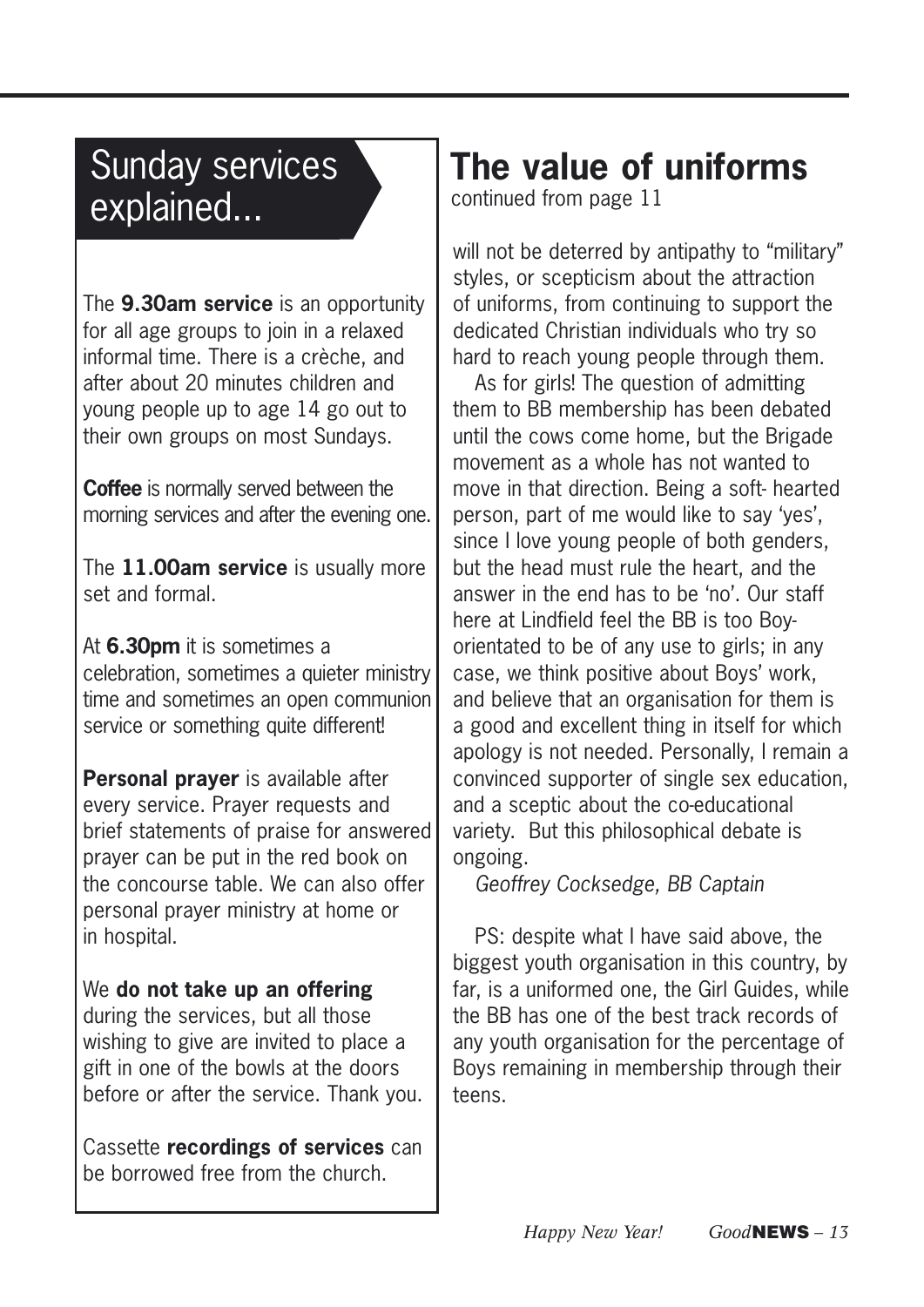# Why men hate going to church

**Church member, Ray Smith, read a book recently that he wanted to share with us all. This is his review of the book "WHY MEN HATE GOING TO CHURCH" by David Murrow.** 



This is a well-researched book which helps one to understand better why men are so reluctant to go to church. It looks at what 'drives' men and what their 'needs' are.

Men, who are created in God's image, aspire to do great things; they value risk and reward, accomplishment, heroic sacrifice, action and adventure. Masculinity in a man is shown through standing up to danger, bearing up under suffering and sacrificing oneself for the good of others. Men are hard-wired for risk taking, need a challenge or adventure and tend to be outdoor orientated.

Therefore Jesus with His strong leadership, blunt honesty and bold action mesmerised men.

Men need a 'purpose', and Jesus had this with His huge vision – the kingdom of God which involved nothing less than a re-creation of the World, one person at a time.

Men are made with short attention spans, so Jesus' parables which were brief, punchy and built around a little story or an object at hand were ideal. A five minute sermon by Peter resulted in the conversion of 3,000 men. The Church of the first century was a magnet to males; they had 'take-charge' men who risked everything in service to God. They spoke their minds and stepped on the toes of religious people. They were true leaders, tough guys who were feared and respected by the community. All these men had two things in common ;-

- 1. they had an intense commitment to God;
- 2. they weren't what you'd call saintly.

Christianity was an adventure, where men had meaningful work and genuine discipleship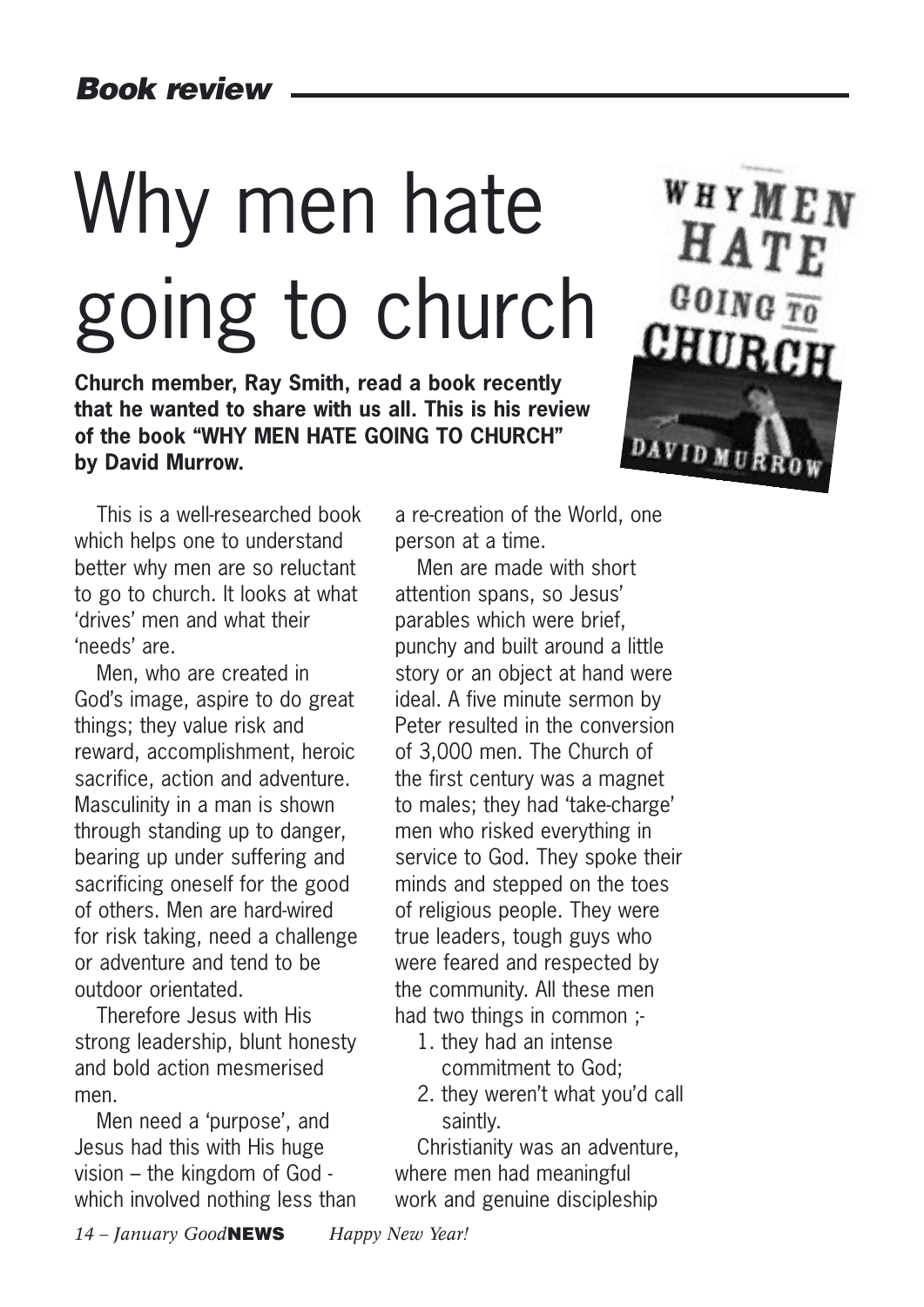- a band of brothers united in purpose, mutually supportive and accomplishing great things. Spiritual Fathering was at its foundation, guiding and discipling, walking alongside men and bringing them to maturity. The Christian Faith is the world's biggest game of follow the Leader. Challenge is men's love language !

The question is how did a faith founded by a Man and His twelve male disciples become so popular with women but no longer with men ?

Apparently this started hundreds of years ago during the 13th century when in the church a call to weakness and passivity replaced the historic emphasis on struggle and self-sacrifice, and the 'gender-gap' (ratio of women to men) started, and by the 1800s this had become a yawning chasm. Charles Spurgeon wrote "There has got abroad a notion, somehow, that if you become a Christian you must sink your manliness and turn milksop."

The church and the Titanic have something in common: it's women and children first. The great majority of ministry is focused on children, next on women, and then, if there are any resources left, on men.

As more women and less men attended church, the emphasis understandably altered whereby the Churches valued more highly Safety over Risk, Stability over Change, Preservation over Expansion, and Predictability over Adventure. The emphasis was dominated by relationships with Jesus and healthy ones with others - which men need, but not alone.

Adult women now outnumber adult men by almost two-toone in a typical congregation, and are much more likely to volunteer; without the women's superhuman commitment the Church programmes would grind to a halt. Men sometimes feel as out of place as a ham sandwich at a bar mitzvah !

Today's young women seek adventure and challenges every bit as daunting as those sought by men. If the 'spiritual thermostat' is set at 'comfort/ safety' rather than 'challenge/ adventure' in Church, it's no wonder young adults and most men are withering in the pews.

The right balance is required between 'the feminine spirit' – supportive, nurturing & tender with people – and the 'masculine spirit' – concern for quality, effectiveness and achievement.

Men need to produce fruit – to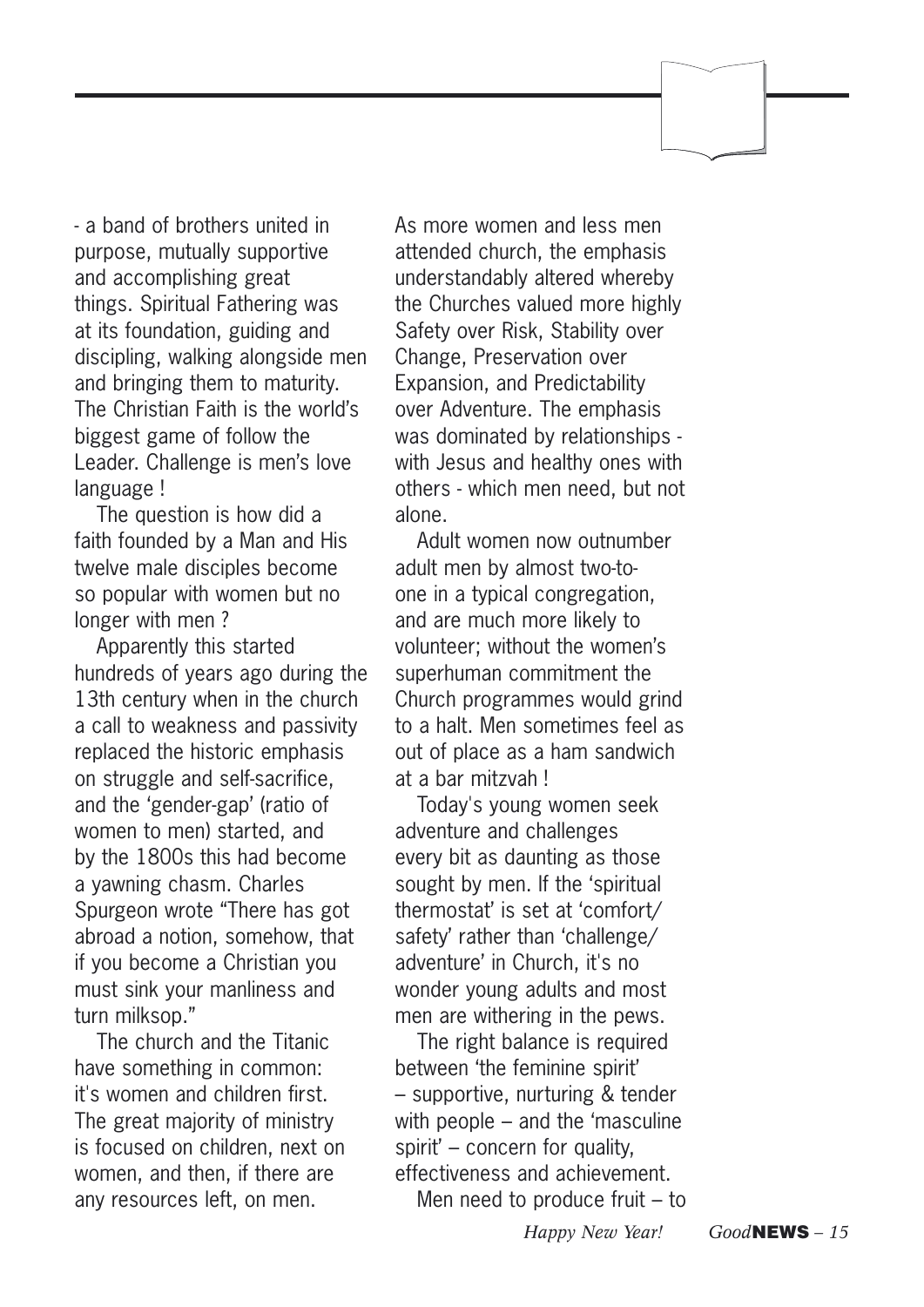men futility is torture, so give him a pointless task if you want to demoralise him. Men have to be productive, they are results orientated – a man's strongest urge is to reproduce !

If your vision of Church is a place of comfort, safety and loving affirmation, realize that your vision may be keeping men away. 80% of Churches focus today on this, but few challenge each other and get out into the world and make a difference. Men feel smothered.

What is the way to attract men back to Church ?

The answer is a challenging church – one that doesn't overcomfort or over-confront. The Ministry is constantly pushing outward into the world, raising up leaders to foster a culture of person-to-person challenge. It comforts/loves people by providing consolation during times of sorrow. It stresses God's grace, not His anger. It does not coerce people or make them feel guilty but always invites people to join the adventure. It confronts through teaching that is direct and to the point. Leaders set high standards and ask much of the congregation. Make things too comfortable for a man and he'll lose interest. Try to control a man and he'll rebel.

Over-confront him and he'll resent you as a nag. But challenge him the way Jesus challenged the disciples and he will grow. A Church that challenges its members is a Church where men can thrive.

A culture of person to person challenge with DISCIPLESHIP must dominate the way-forward with " people leading each other to maturity in Christ" – one person sharpening another (Proverbs 27:17). A band of brothers spurring each other on toward love and good deeds  $(Hehrews 10.24)$ 

Churches have discarded teaching by example 'discipleship model' in favour of an 'academic model' - in a classroom - where men are less comfortable. Although reading, study, sermons and classes can help, these academic exercises cannot penetrate to the hidden places in a man's heart. Christ didn't hand out a study guide ! He demonstrated a life pleasing to God. His example, even more than His words, produced eleven men who shook the World. That is why a man who sat in Church for 30 years without much life change will be suddenly transformed after going on a mission trip. Men are changed by what they experience, not

*16 – January Good*NEWS *Happy New Year!*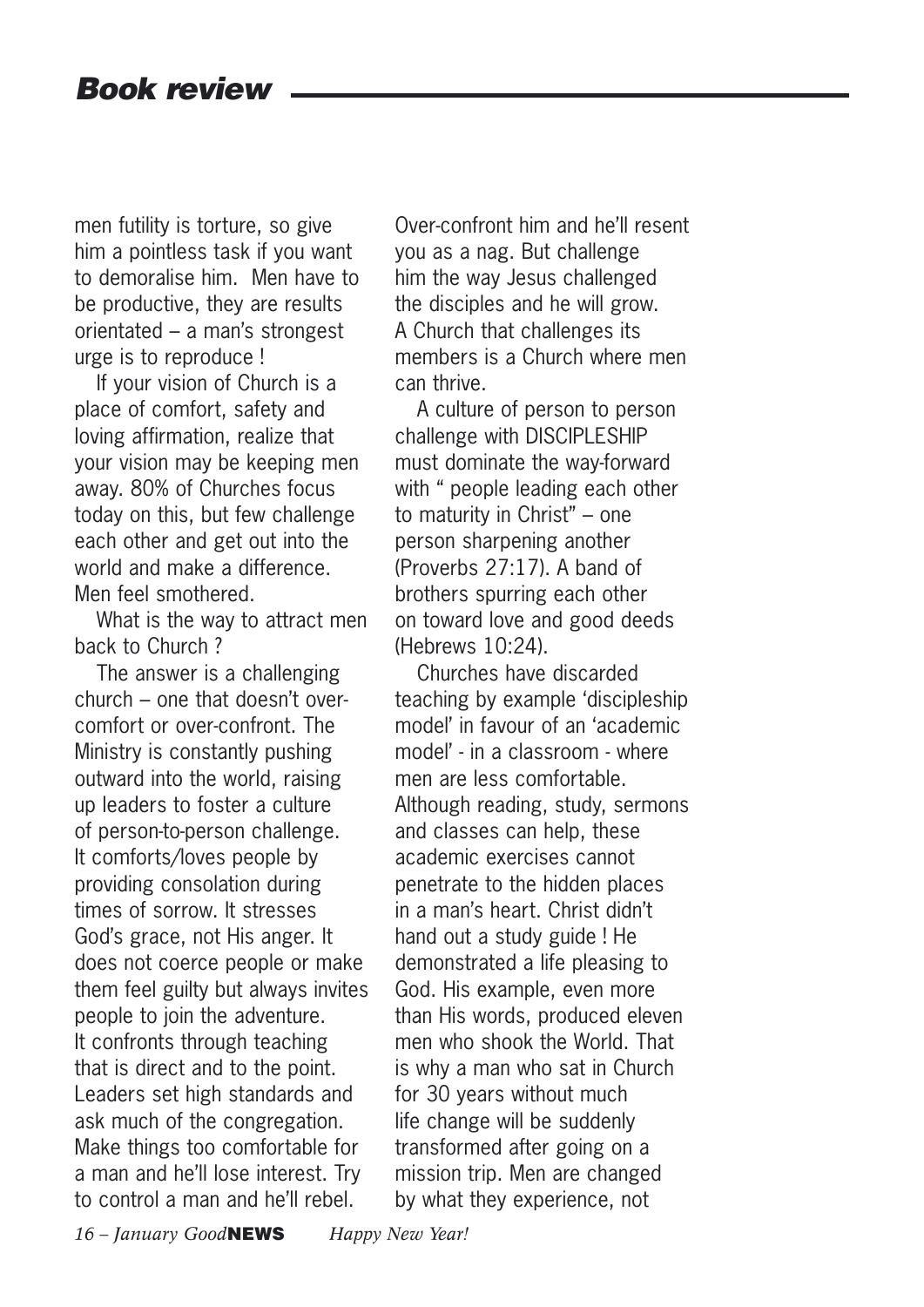necessarily by what they are told.

Matthew's gospel concludes  $(28 \cdot 19.20)$  :

"Go therefore and make DISCIPLES of all the nations BAPTISING them in the name of the Father and of the Son and of the Holy Spirit, TEACHING them to observe all things that I have commanded you."

Today's Church has reversed this process – we teach a lot of people, baptise some, but produce very few genuine disciples.

Christians use feminine themes, imagery and vocabulary, yet Jesus Christ's manliness and toughness are seldom spoken of in church, and men fall away because of the lack of it.

Church involvement is good for men – but since when do men do what's good for them! Men regard Churchgoing like a prostate exam; it's something that can save their lives, but it's so unpleasant and invasive, they put it off. Others see the worship service as their weekly dose of religion, a bitter elixir one must swallow to remain healthy, but not something to look forward to. So men avoid Church – and suffer for it.

Generally speaking men's gifts and abilities do not match the ministry needs of the typical congregation. Most jobs in the Church require verbal and relational skills that men may not possess. They demand proficiency with children, music, teaching, hospitality or cooking. A woman is so much more valuable in church than a man because her natural gifts and life experiences enable her to fill so many slots.

Men are stimulated by images not words, yet these days Christianity is big on verbal learning and small on active learning. Church services are a deluge of verbal communication. Men find sermons boring not so much because of their content, but because of their format. When the church returns to the visual, hands-on style favoured by Jesus, men, young adults and women will all respond.

Christianity is still growing worldwide, but it is losing ground to two aggressive competitors: secularism and Islam. The church will be totally overrun by this duo – unless we re-engage men. Men have no idea how vital Christ is to the future of mankind. Nor do they realize how needed they are. Without men and their warrior spirit in the church, all is lost.

Ray Smith

*Happy New Year! Good*NEWS *– 17*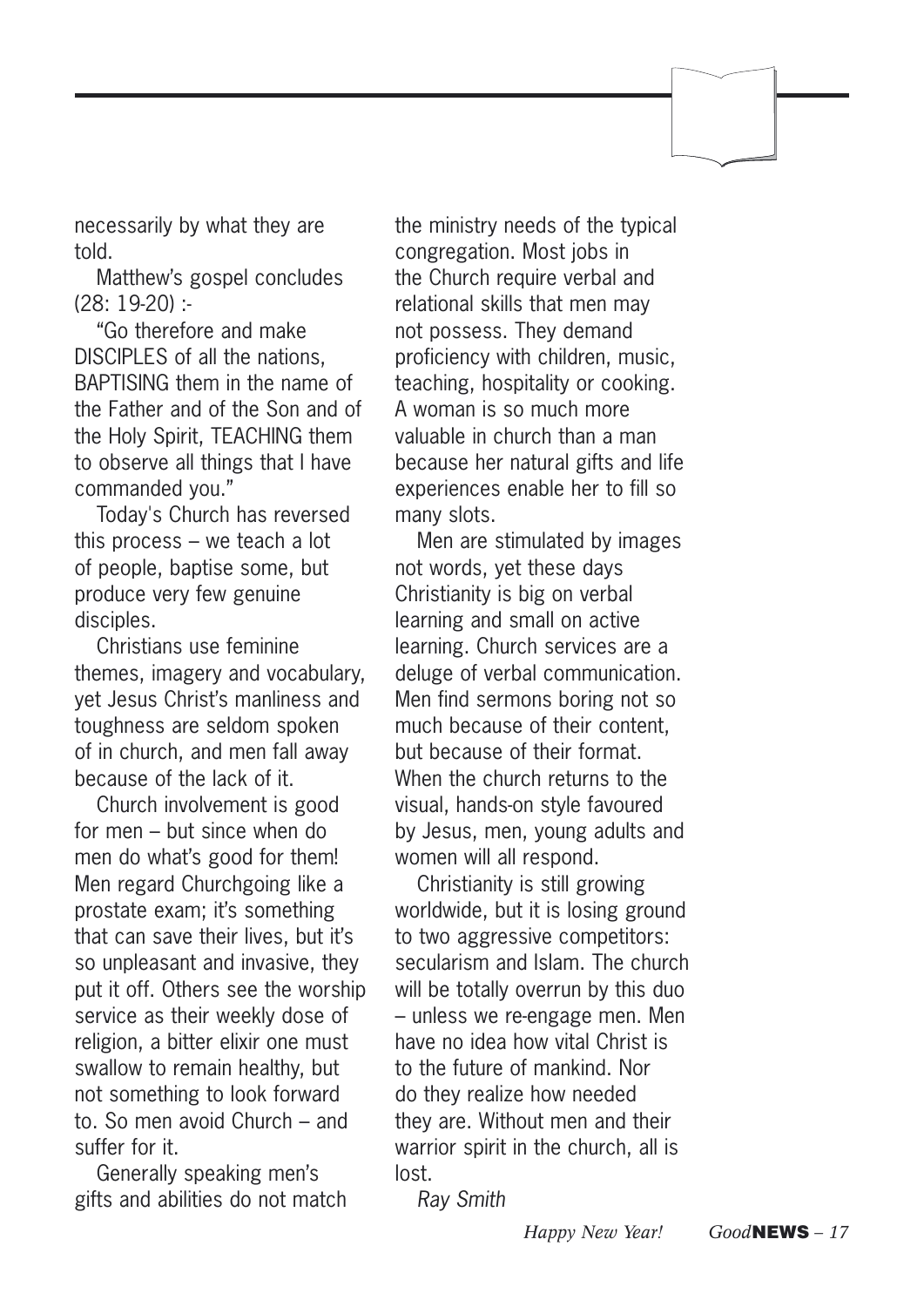# Stop the Traffik

**Hopefully, by now you are all aware of the organisation**<br> **Stop the Traffik which is a global coalition of organisations working together to fight against people trafficking. The initiative will climax on March 25th 2007 'Freedom Day', with local events worldwide. The day will celebrate the 200th anniversary of the end of the Trans-Atlantic slave trade; yet more importantly the challenge for the future as we work towards freedom from travesties such as people trafficking.**

In previous Good News we have given background as to what Stop the Traffik is. This time we want to explain some of the projects it is involved in.

In China, The Salvation Army International Development are working to protect and enhance the human rights of persons who have been, or who are in danger of becoming, enslaved through human trafficking in ten communities in China. For the purpose of this programme, "human rights" specifically means that individuals are not subjected to coercion, violence, and deception as methods to create an enslaved condition.

In India Oasis' Aruna project addresses the complex issues of commercial sexual exploitation (CSE), prostitution and trafficking in Mumbai.

In the Philippines, Jubilee

*18 – January Good*NEWS *Happy New Year!*

children from sexually abusive situations and provides a residential home complete with a therapeutic recovery programme.

Action successfully rescues

In Uganda, Tearfund partner The Noah's Ark centre provides shelter for thousands of children, where they are encouraged to play sports and do schoolwork before sleeping in safety. Noah's Ark offers the children basic medical treatment, HIV and Aids education, peace-building sessions, trauma counselling and follow-up visits to the families of night commuters. The emphasis shifts from being an emergency shelter to a shelter that provides counselling and emotional support as a long-term support structure.

In Nepal, Esther Benjamin's Trust (EBT) is committed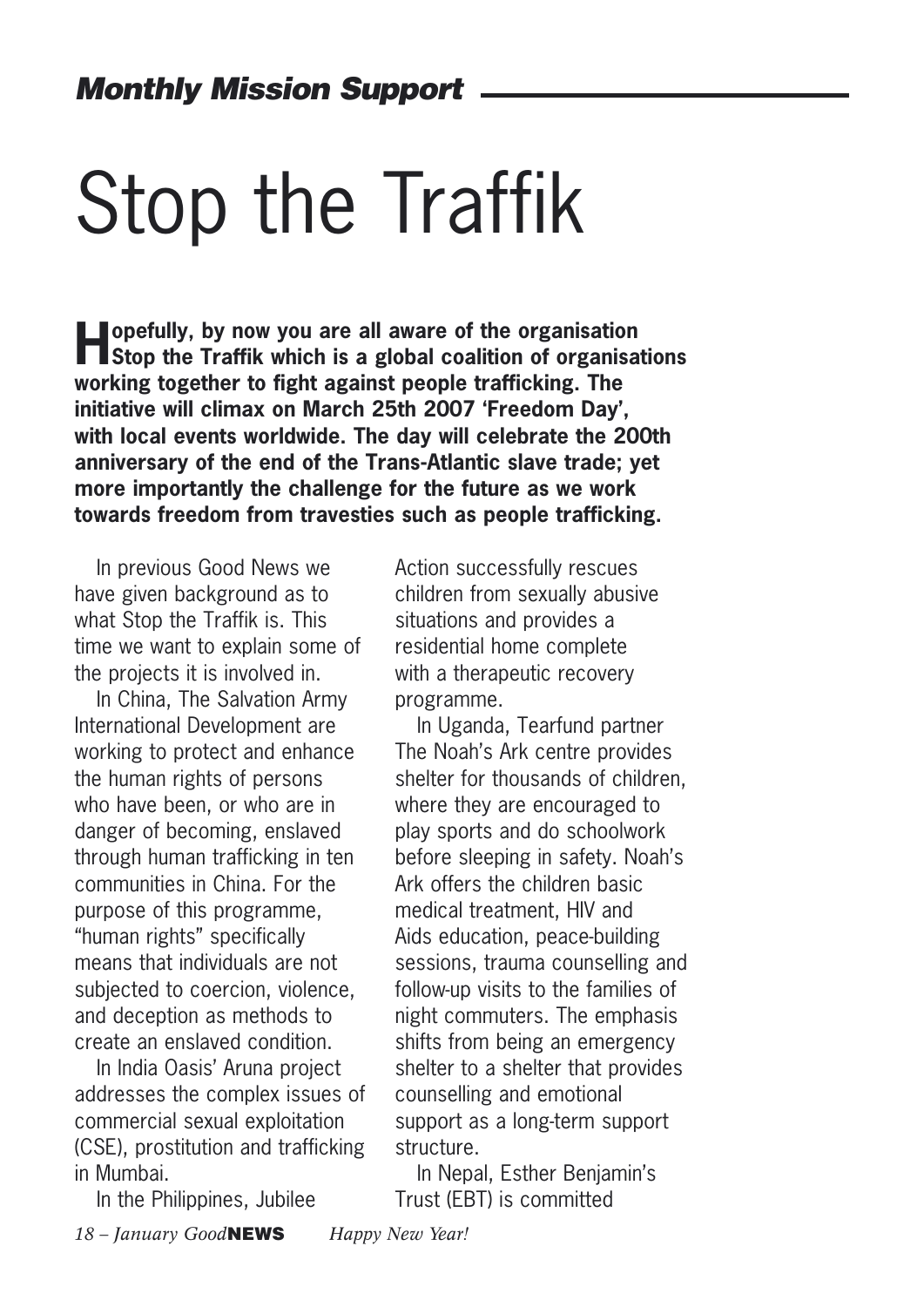

to ending the trafficking of Nepalese children, into abusive and exploitative Indian Circuses. EBT Retrieval teams regularly visit circuses to rescue trafficked children. Upon returning the children to safety they reunite them with their families and provide long term support.

These are just five of the projects that Stop the Traffik is supporting. More information can be found on these and others on their excellent website which I encourage you to look at: www.stopthetraffik.org Please take time to look at the missions board and pick up any information. If you would like to purchase a key ring to remind you to pray for this work and the men, women and children caught up in trafficking around the world then please put a minimum donation of £1 in the bowl on the missions table or include it in your missions envelope. If you would like to give to the work of

the Stop the Traffik please use the special envelopes and place in the offertory at any Sunday service. Please complete a Gift Aid Slip if appropriate.

There are also Stop the Traffik declaration postcards to sign to show your support to stop the traffic which will then be sent on to the United Nations and National Governments.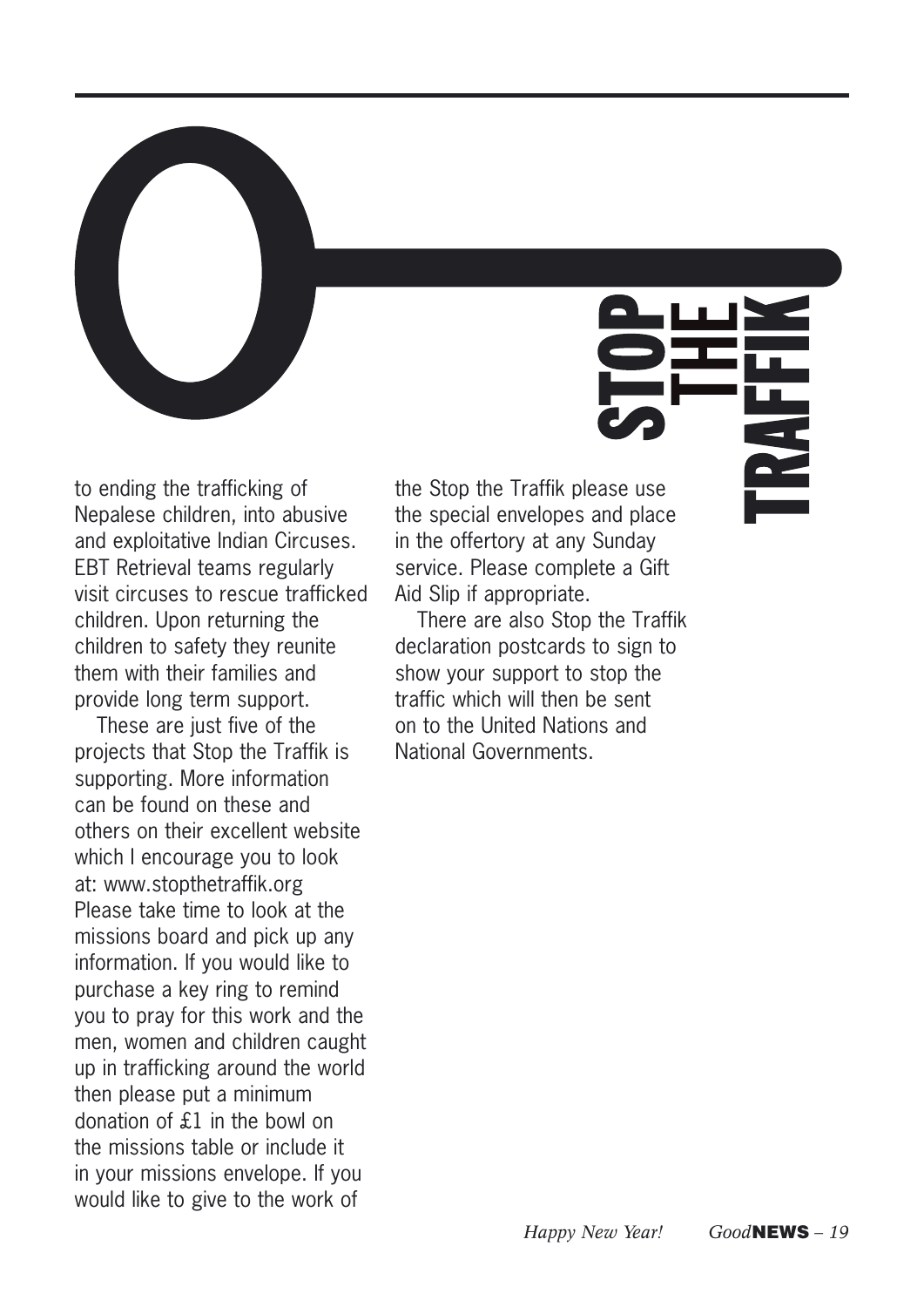### Friends reunited

**We hear from old freinds who have since moved out of sight, but not mind...**

# Norman and Sarah Smith

#### **Dear Friends,**

I have been asked by the Editorial team to let you know what Sarah and I have been up to since leaving Lindfield five years ago. Sorry if you already know most of it.

After a short part time ministry in Shropshire we moved into Storrington two years ago. The small detached property was kindly provided by the URC Retired Minister's Housing Association. It is situated in a quiet road within easy walking distance of the village. Sarah loves the garden. Norman tries to avoid helping in case he mistakes a plant for a weed, or gives a short back and sides to a tree that is about to flower!

We currently attend the Methodist Church which is just five minutes walk away. We find the circuit system quite frustrating, and are puzzled at the way new ministers are appointed. In fact the process astounds us. Our minister retires next summer so someone may be introduced to us very soon. On the other hand we may not get anyone because there are not enough ministers to go round. We belong to a fortnightly house group, which sometimes starts with a meal. Sarah works in the church office, and I run the small library, write the odd article for the church magazine ("Shep the Sheepdog" has replaced the "Ryecroft Squirrel"), and arrange occasional book sales. We have recently been encouraged by a link between the church and a small group of keen evangelical Christians who are working in something like 12 local schools. They take assemblies, teach, and organise after school clubs. Occasionally they run a week long event. Their work is rewarding and Sarah has just started investigating how she might get involved.

*20 – January Good*NEWS *Happy New Year!*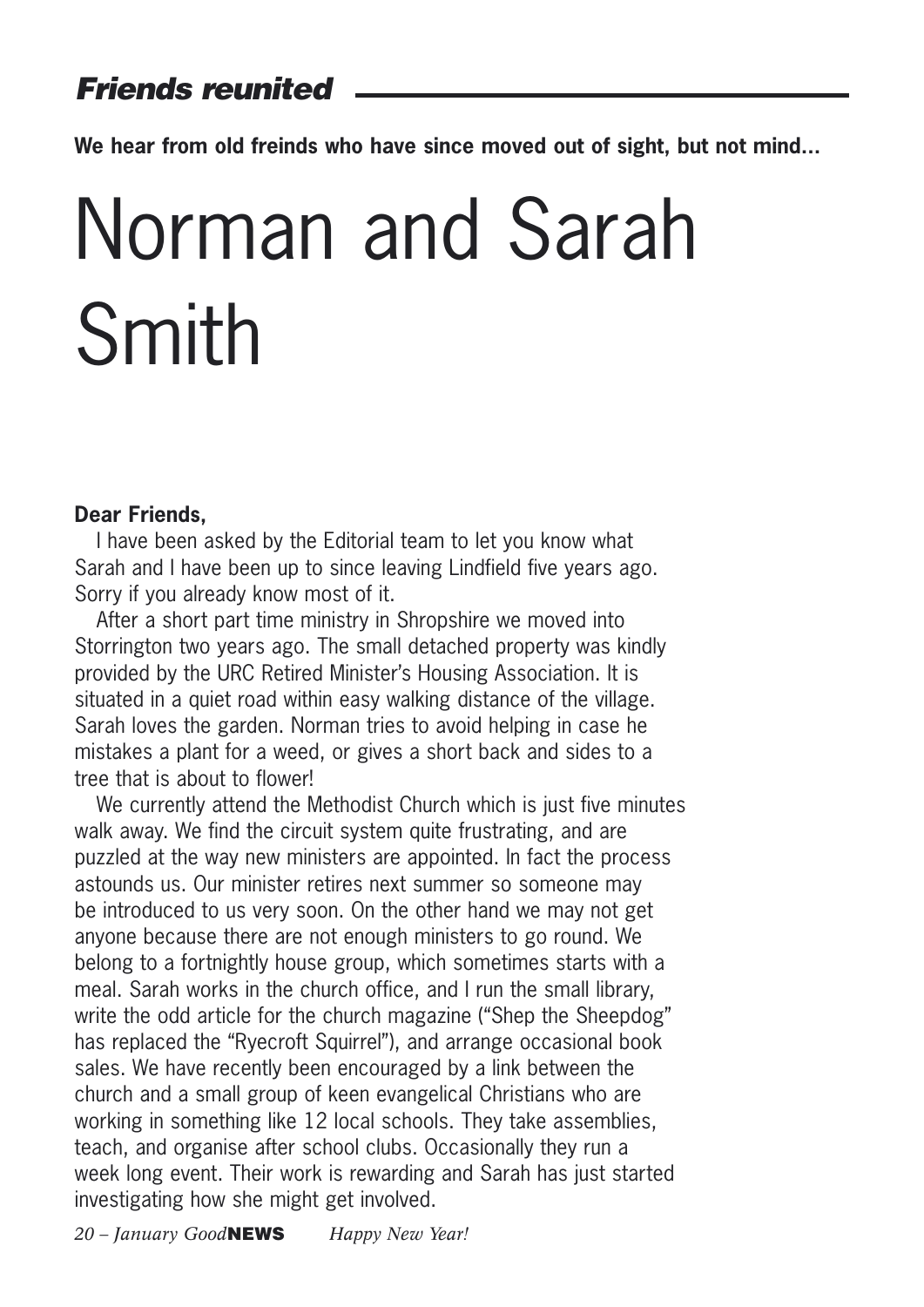We are attempting to play our part in the community. Once a month we do 'Meals on Wheels' on the day when customers have to pay. Some are brilliant at having the cheque or cash ready on the table. Others have not remembered the significance of the day and that can lead to hunt the cheque book or the purse. I then forget the amount I am supposed to be collecting! We visit lonely elderly folk on a weekly basis as Befrienders enlisted by the Horsham Volunteer Bureau. Sarah is heavily involved in the local HELP scheme which transports people to hospital (anywhere from Brighton to Chichester) and doctors' surgeries. We could tell you some amusing incidents but space does not permit! I have also taken up short mat bowls. The area is ideal for walking. So far we have not taken full advantage of that fact. Hopefully next year!!

I have found it particularly difficult to be a 'well behaved' retired minister, who does not interfere. It can be so frustrating sitting in the congregation! I guess that is why I have passed through several periods of spiritual dryness. Such experiences have helped me to understand where other people are struggling. Sarah and I are now spending more time in the evenings reading the Word and praying together as well as having our own devotions in the mornings. Initially I virtually refused all preaching engagements, but have now agreed to lead worship occasionally in three local churches in the West Sussex Area Ministry. I have tried to read more books, especially biographies. I still enjoy browsing in bookshops and dip into the odd theological lightweight. I have just acquired Alister McGrath's "Doubt in Perspective", Billy Graham's "The Journey", and Philip Yancey's "Prayer".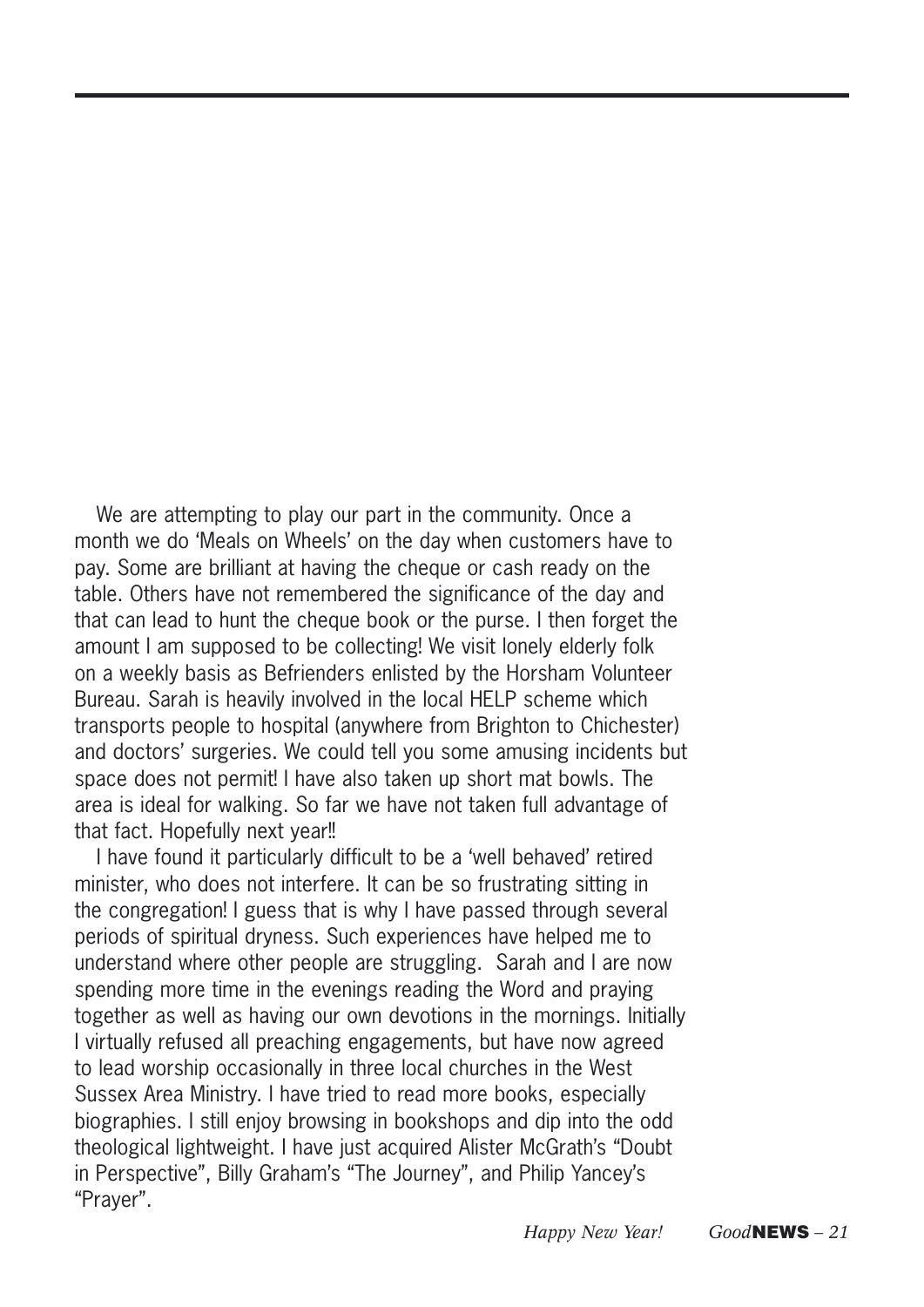We recently popped back to Shropshire to see the outstanding improvement to the Sanctuary, which we encouraged them to attempt while we were there. Some had thought about the project for years but had never got to the point of actually believing it was possible. Their new minister, who is my age (!), has just been inducted.

Most people who retire say they wonder how they had time to go to work. The days certainly seem to pass very quickly. But it is good to have more time to spend with family and to welcome folk into our home. Because Clare is still in Lindfield we bump into some of you in the High Street. It's even good to chat to a few of your local shopkeepers who are still trading. My other daughter Debbie is now living in Bristol, which is near to where Sarah used to live before we married nearly ten years ago.

If you are passing through Storrington please feel free to ring the door bell – 5 Greenfield Way. A phone call on 01903 743834 could save you a wasted diversion.

Sarah joins me in sending love in Christ, Norman Smith

P.S. We are taking a couple from the Methodist Church to Spring Harvest – might see you there?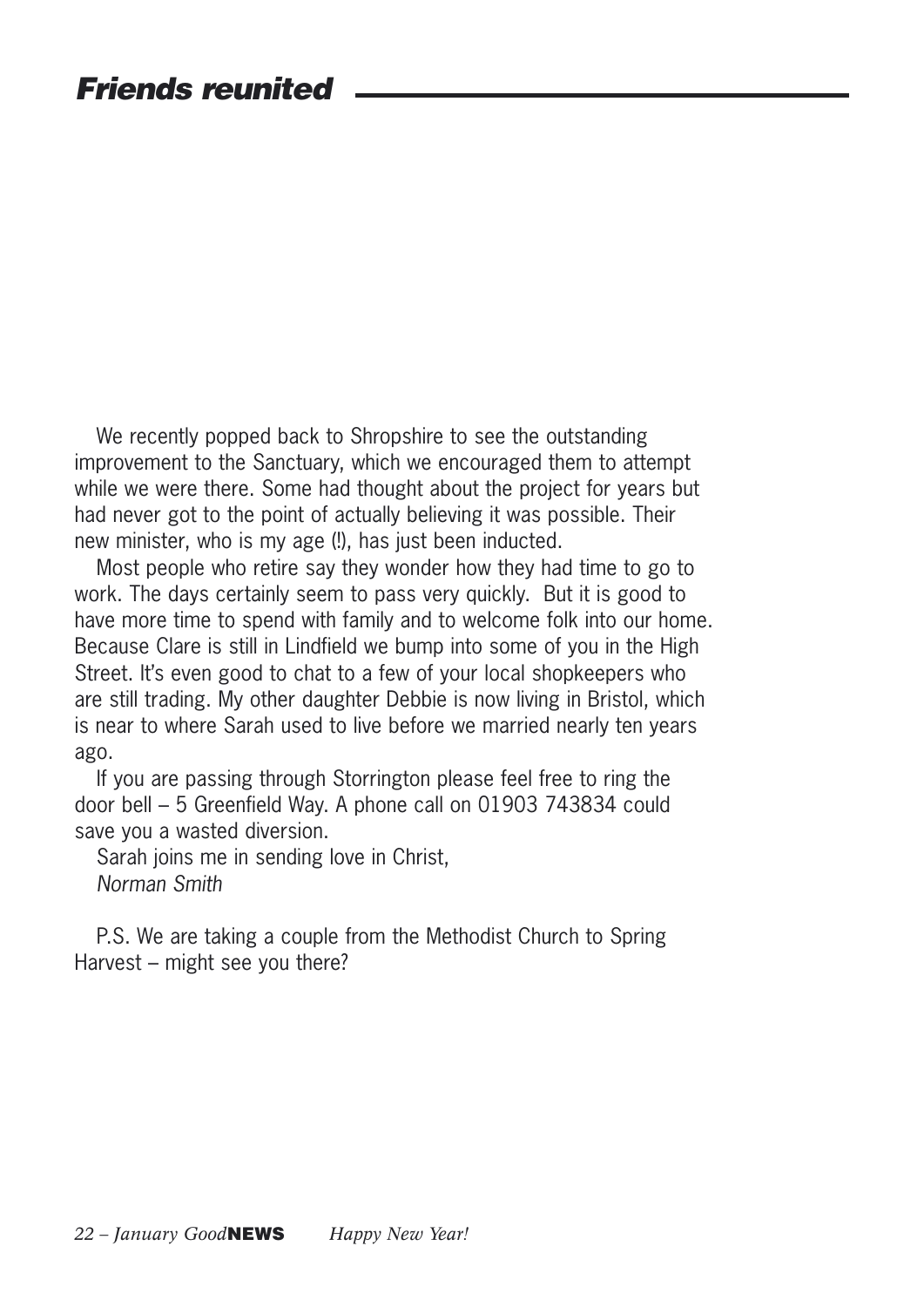# Quotes with New Year resolutions in mind

The minutes spent at the dinner table won't make you fat – but the seconds will. – Anon

**History teaches us the mistakes we are going to make this year.** - Anon

### Great ideas need landing gears as well as wings. – C D Jackson

**The conduct of our lives is the only proof of the sincerity of our hearts.** – Robert Wilson

Your ambition, not your worded prayer, is your real creed. – Ella Wheeler Wilcox

Our religious activities should be ordered in such a way as to have plenty of time for the cultivation of the fruits of solitude and silence. – A W Tozer

No man need stay the way he is. – Harry Emerson Fosdick

Most of us would get along well if we used the advice we give to others. – Anon

> Marriage is a perpetual test of character. – Anon

What is the use of travelling at a fast speed when you are going in the wrong direction? – Bernhard Langer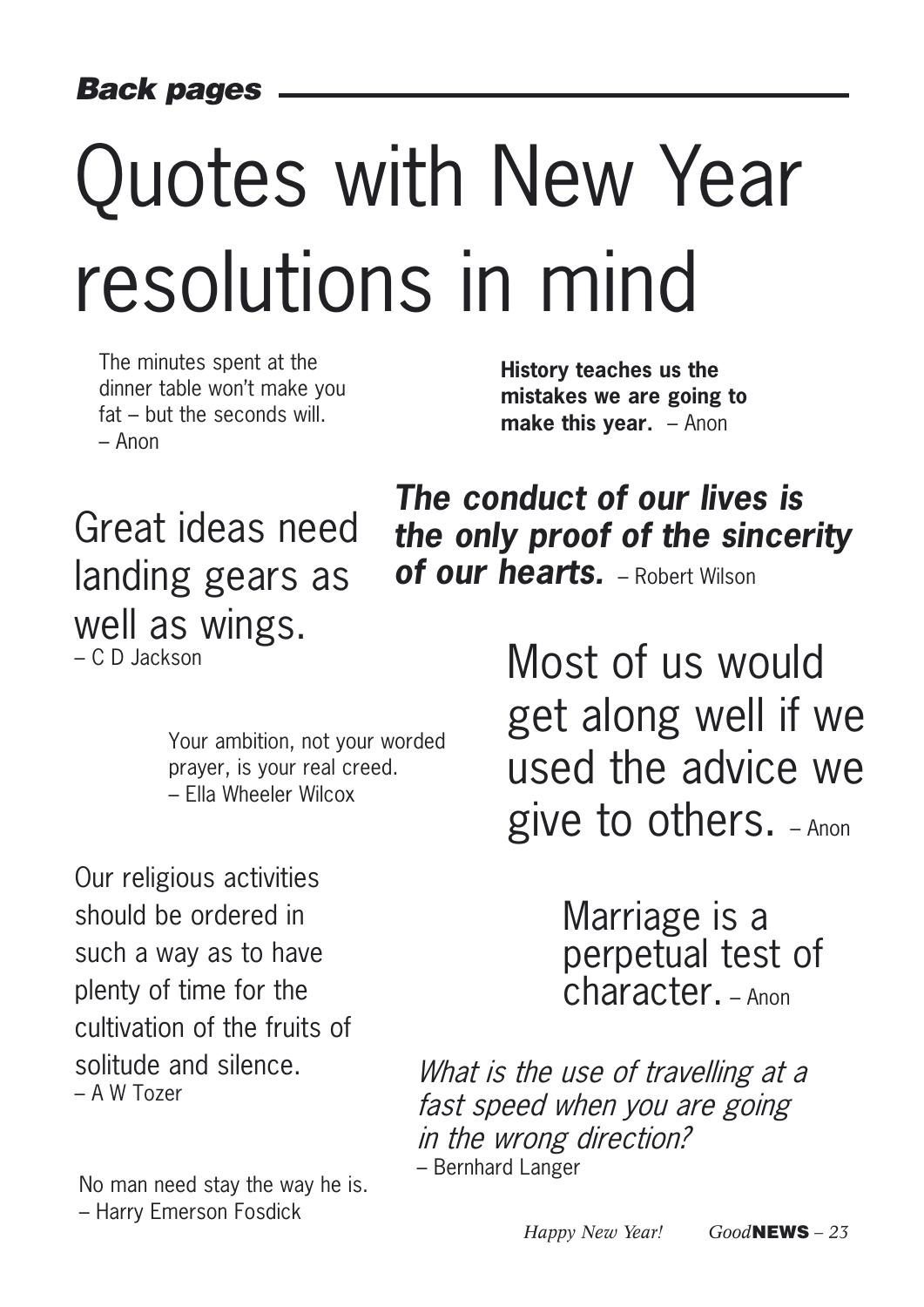# Runner's Blog (2)

Hebrews  $12$   $1a - 2b$  " let us throw off everything that hinders and the sin that so easily entangles, and let us run with perseverance the race marked out for us. Let us fix our eyes on Jesus…."

Paul Young, the Director of 'Off the Fence' trust, with limited exercise since leaving school some 28 years ago, and having suffered pneumonia and multiple organ failure during early 2006 continues to be determined to participate in the Brighton ½ Marathon on 18th February 2007. He is in Australia for the first part of January on preaching engagements, and perhaps fitting in some 'warm weather training', and is on record that he will be wearing a 'superman outfit' on the day.

Besides Paul, another man in his forties, Nigel, will also be running for the above Charity. Nigel, whose moment of fame arose when he won Anne Robinson's 'Weakest Link' was also seriously ill in 2006 suffering a heart-attack at the age of 44, but he too is starting to train for the 18th February.

Off The Fence, as at early December, have 39 definite entries running for them with ladies counting for about a third of this number. For

the majority of the people 'signed up' this 'event' is somewhat of a 'step into the unknown' as the 21 kilometres (13.1 miles) is two or even three times further than they have ever run before.

Our local interests have had differing months :

Firstly, with Alex Hall not reaching the minimum age (17) until June 2007, the Organisers have resisted all efforts to allow Alex to run;

Secondly, Adrian Cookney, whose longest previous race is 10 K (6.2 miles), has suffered a reoccurrence of a knee injury playing squash in November, but is beginning running again from mid-December;

Lastly, Ray Smith ran his first road race of 2006 – Brighton 10K – in the second half of November which he completed in 47 minutes 52 seconds, but with seasonal rains meaning training now only on roads, increased road mileage is bringing the reoccurrence of 'hip-problems'.

Please consider 'sponsoring' the many folks who intend to 'struggle' around the 13.1 mile course, probably on a chilly day in February - a sponsorship form will be on the Board in LURC during January. Ray Smith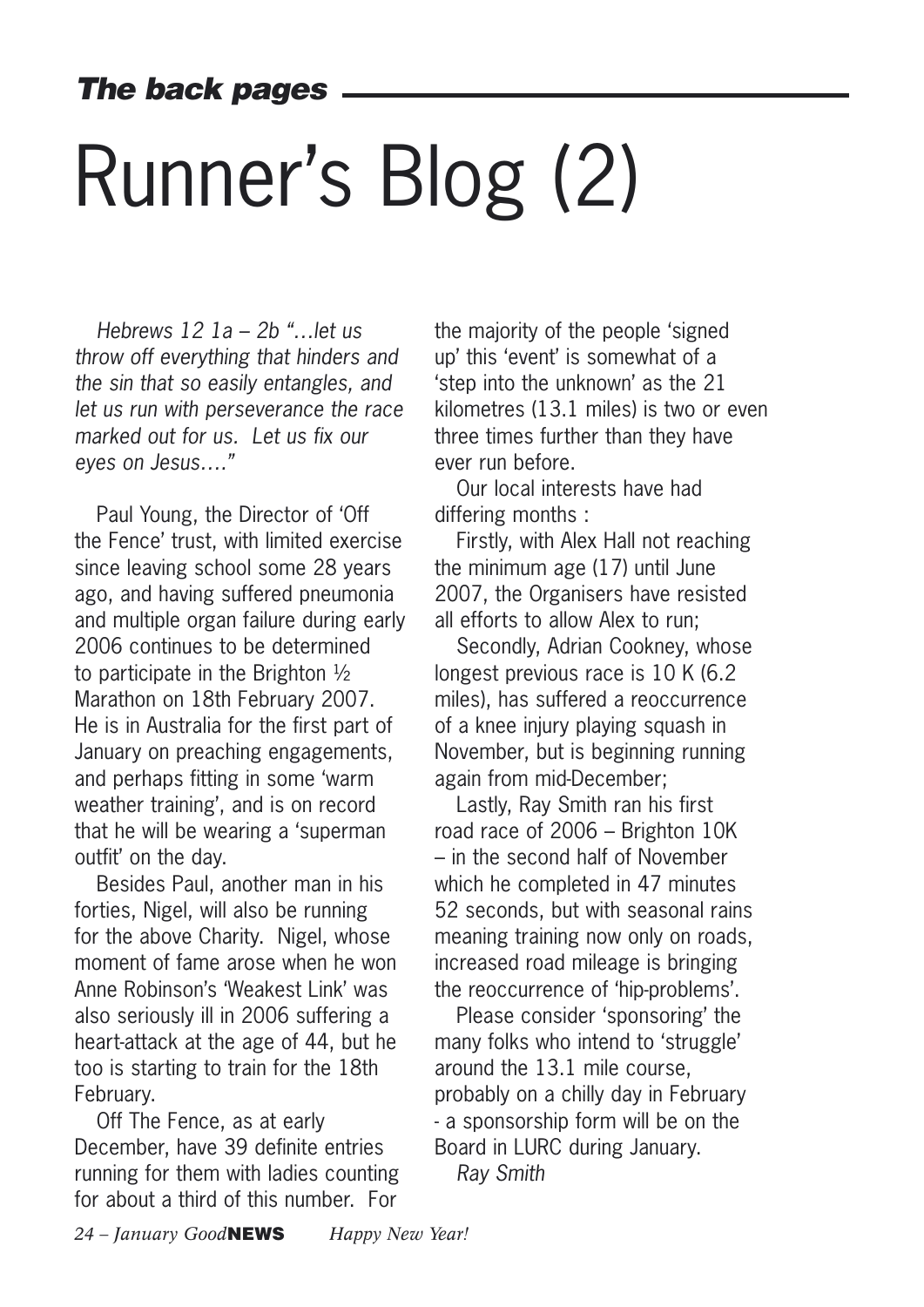### Church activities \_\_\_\_\_\_\_\_\_\_ | Phonebook.

### **SUNDAY WORSHIP:**

| 9.30am | Service for all the family, including<br>crèche and Junior Church |
|--------|-------------------------------------------------------------------|
|        | (Most weeks, children leave after                                 |
|        | 20 minutes for their own activities)                              |
|        | Holy Communion (1st Sunday)                                       |
| 11.0am | Morning Worship                                                   |
|        | Holy Communion (4th Sunday)                                       |
| 6.30pm | <b>Evening Service</b>                                            |
|        | Holy Communion (2nd Sunday)                                       |
|        | Healing services as announced                                     |

### **PRAYER MEETINGS:**

|     | Mon $9.30$ am | An Hour of Prayer              |
|-----|---------------|--------------------------------|
|     | Wed 9.45am    | Short Service of Intercession  |
|     | Thur 8.00pm   | <b>Church Prayer Evening</b>   |
|     |               | (As announced)                 |
| Sat | 845           | Three Churches Prayer Meeting. |
|     | $-9.30$ am    | Venue rotates between the      |
|     |               | three churches.                |

### **REGULAR ACTIVITIES:**

| Mon  | 6.30 <sub>pm</sub> | Boys' Brigade - Junior Section<br>$(8-11 \text{ years})$ |
|------|--------------------|----------------------------------------------------------|
|      | 7.45pm             | Boys' Brigade - Company                                  |
|      |                    | Section $(11 + \text{years})$                            |
| Tue  | 10.00am            | <b>Stepping Stones</b>                                   |
|      |                    | (Parents and toddlers)                                   |
|      | 7.45pm             | In Touch (4th Tuesday)                                   |
| Wed  | 2.45pm             | The Fellowship (4th Wed.)                                |
|      | 5.30pm             | Zest 1:2, 3:4                                            |
|      | 6.45 <sub>pm</sub> | Zest 5:6:7                                               |
| Thur | 10.00am            | Pop-In (for coffee and a chat)                           |
|      | 8.00pm             | Church Meeting (2nd Thur.)                               |
| Fri  | 5.30pm             | Boys' Brigade - Anchor Boys<br>$(5-7 \text{ years})$     |
|      | 7.30pm             | Zest plus $(8+)$                                         |

House Groups normally meet 1st and 3rd Thursday

**The church is open Monday to Saturday from 10.00am to 12.30pm**